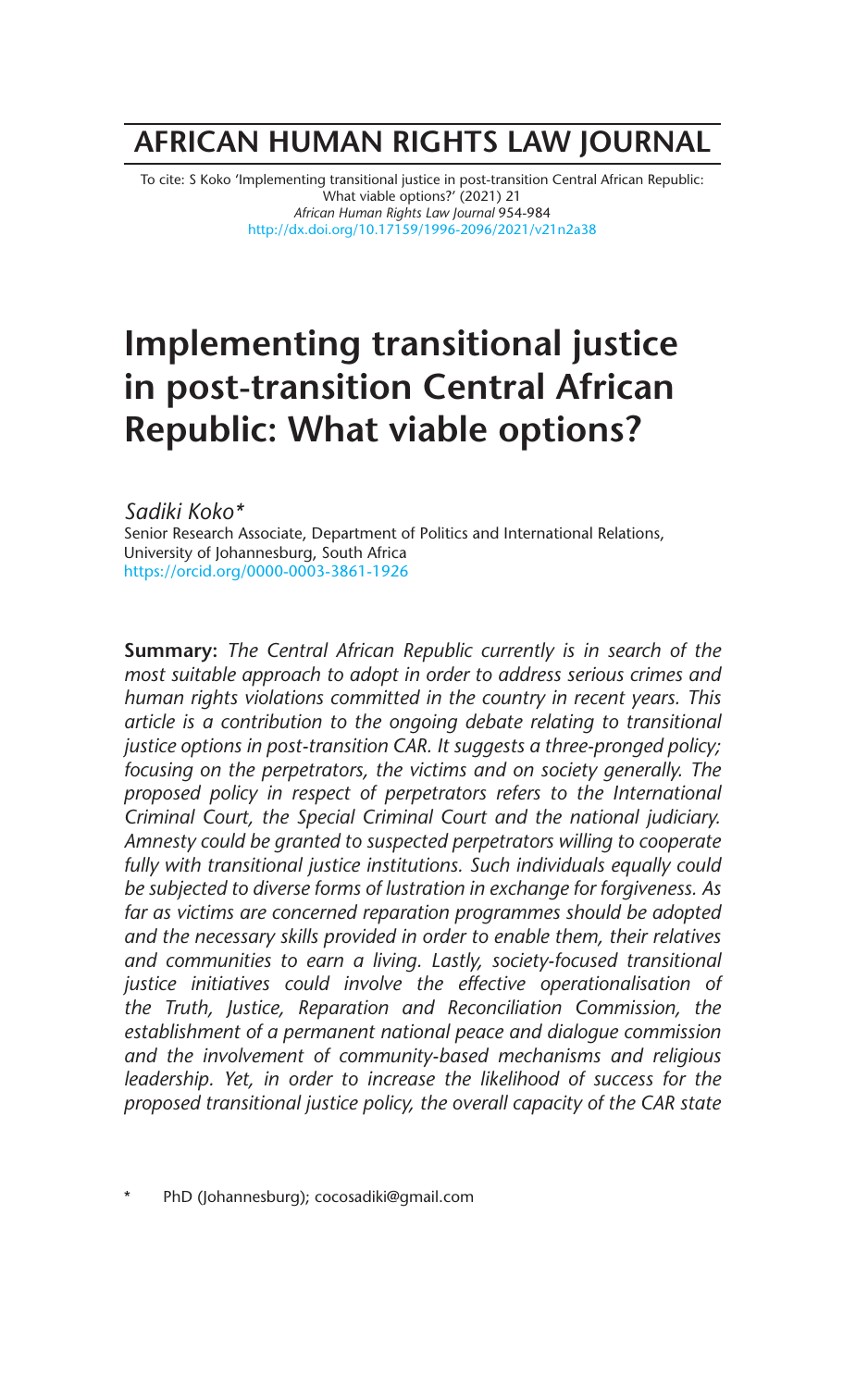*ought to be significantly improved. Furthermore, external polities will have to refrain from interfering in the country's internal affairs and, at the same time, the international community should increase its support of the CAR.*

**Key words:** *transitional justice; Central African Republic; war crimes; crimes against humanity; Truth, Justice, Reparation and Reconciliation Commission* 

# **1 Introduction**

Since the rise of President Faustin Archange Touadéra to power in March 2016, the Central African Republic (CAR) has attempted to put behind it years of political turmoil and civil war. As in the case of other African countries that have experienced civil war (often fought along ethnic and/or religious identity lines) in recent years, the CAR has had to overcome a multitude of challenges on its path towards building durable peace. One of these challenges relates to the need to address serious crimes and human rights violations committed during the civil war years or the question of transitional justice. In this regard, it is important to recall that the political agreement for peace and reconciliation in the CAR, known as the Khartoum Agreement, signed in February 2019 between the CAR government and 14 armed groups, $1$  called for the establishment of the Truth, Justice, Reparation and Reconciliation Commission (CVJRR). This call is consistent with a trend shared by virtually all peace agreements signed in the country in recent years although to date no meaningful steps have been taken to implement the different transitional justice mechanisms provided for in the said agreements.

Two main schools of thought seem to dominate the current debate around transitional justice policy options in the CAR as far as the country's national stakeholders and external partners are concerned.2 On the one hand, there are those who believe that there

<sup>1</sup> The full nomination in French of the 14 armed groups are: *Anti-Balaka aile-Mokom*; *Anti-Balaka aile-Nga*ї*ssona*; *Front Démocratique du Peuple Centrafricain* (FDPC); *Front Populaire pour la Renaissance de la Centrafrique* (FPRC); *Mouvement des Libérateurs Centrafricains pour la Justice* (MLCJ); *Mouvement Patriotique pour la Centrafrique* (MPC); *Rassemblement Patriotique pour le Renouveau de la Centrafrique* (RPRC); *Retour, Réclamation et Réhabilitation* (3R); *Révolution et*  Justice – aile-Belanga (RJ-Belanga); Révolution et Justice – aile-Sayo (RJ-Sayo); Séléka<br>Rénovée; Union des Forces Républicaines (UFR); Union des Forces Républicaines –<br>Fondamentale (UFR-F) ; and Union pour la Paix en Cent

<sup>2</sup> The author has been following the situation in the CAR for the past seven years. He has frequently travelled to the country and spoken to a variety of actors, including the country's most senior officials, civil society representatives, officials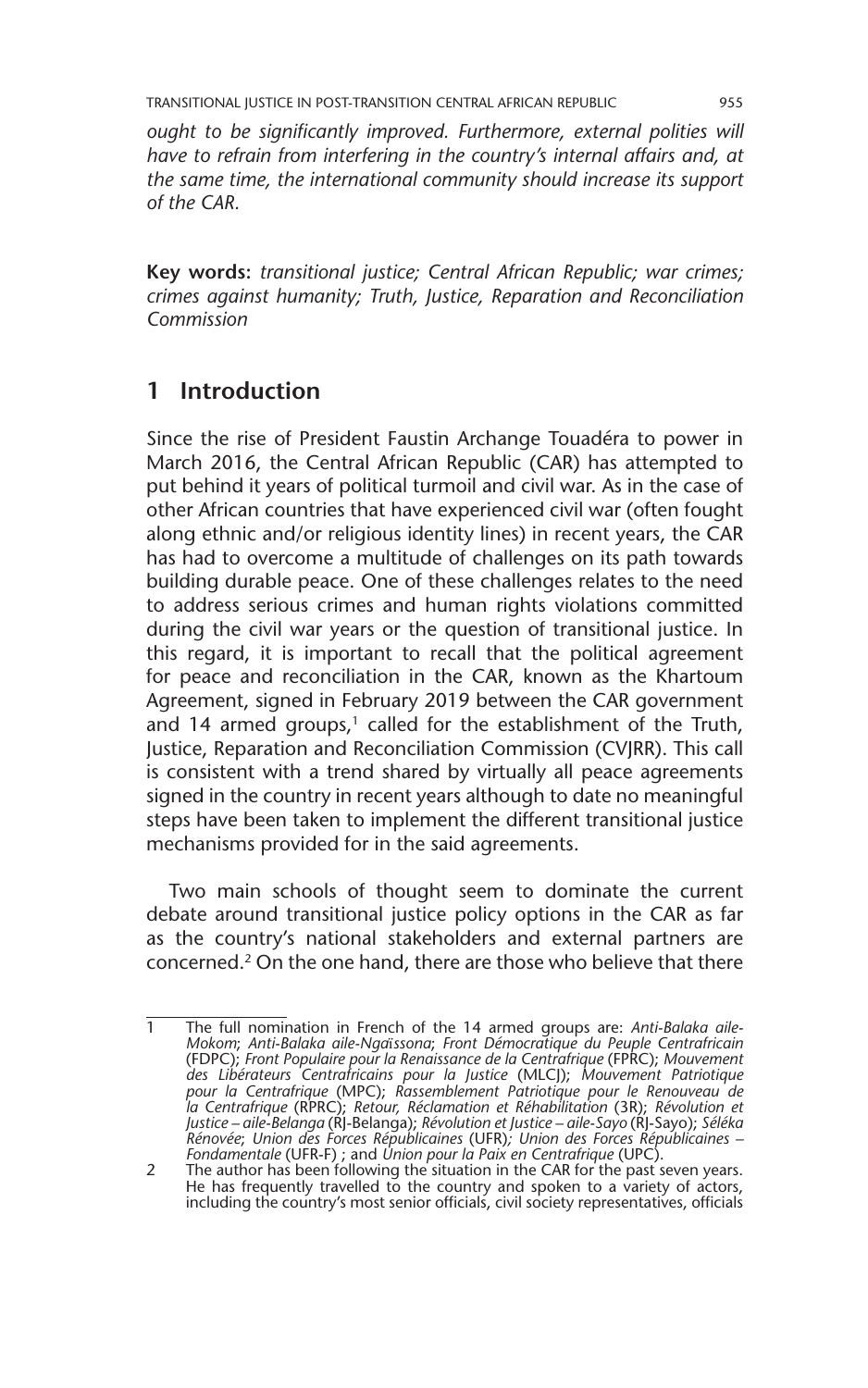can be no peace and reconciliation without criminal justice. In their view, impunity not only has had the effect of criminalising the CAR's political class, but also has contributed to bad governance and, in so doing, exacerbated the country's recurring crises.<sup>3</sup>

On the other hand, there are those who argue that the peculiar situation of post-transition CAR, characterised by utter state weakness and the pressing need for inter-community reconciliation, should compel the government to explore and adopt transitional justice mechanisms less likely to compromise the fragile peace currently prevailing in the country.

This article contributes to the ongoing debate relating to transitional justice in the CAR. It argues that as far as post-transition CAR is concerned the need to pursue criminal justice should not be viewed as being in opposition to the goals of restorative and distributive justice. Instead, in designing the country's transitional justice policy, there is a need to take into consideration the peculiar realities of post-transition CAR as characterised by the absence of a clear winner in the latest conflict, the chronic weakness of state institutions (including the judiciary), the large number of atrocities and crimes committed and the actors involved, as well as the urgent need to address strong feelings of mutual resentment among the country's ethno-religious communities. This circumstance, it is argued, should lead to the embrace of a holistic approach to transitional justice that combines aspects of criminal, restorative and distributive justice.

The article is divided into four parts beside this introduction and the conclusion. The first part clarifies the concept of transitional justice and the second part presents a historical background to the CAR's recent crisis and transition. The third part is dedicated to the proposed three-pronged transitional justice policy for the CAR, encompassing perpetrator-oriented mechanisms, victim-targeted processes and society-focused initiatives. The last part looks beyond justice alone and analyses the extent to which state recovery and positive engagement from international role players may contribute to advancing the cause of transitional justice in the country.

representing international organisations working in the CAR (United Nations,<br>African Union, Economic Community of Central African States), members of<br>the diplomatic corps, etc. Much of the information used in this article from these conversations.

<sup>3</sup> D Niewiadowski 'Pourquoi le Cameroun se raidit face à la crise centrafricaine' (2016), http://www.jeuneafrique.com (accessed 24 May 2017).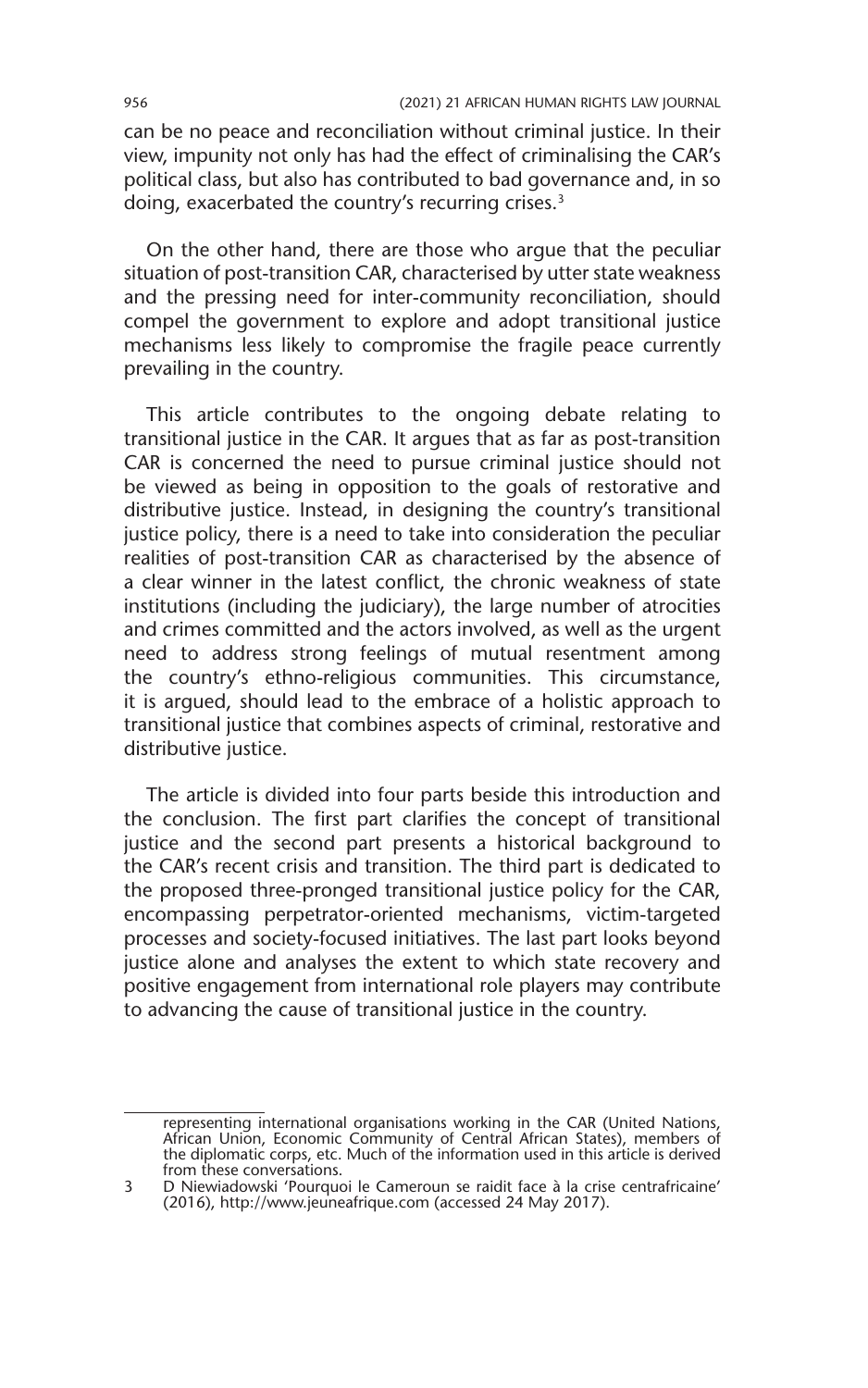# **2 Understanding transitional justice**

The quest for justice is central to processes aimed at stabilising societies emerging from protracted civil war, including conflicts ended through negotiated power-sharing arrangements. The phrase 'transitional justice' thus is grounded in a notion of justice based on a movement away from the situation in which it originates. In this regard, any meaningful grasp of the concept of transitional justice ought to be preceded by a clarification of the notion of justice, as attempted below.

## **2.1 Defining justice**

Kofi Annan regards justice as an ideal, the aim of which is to ensure accountability and fairness through 'the protection and vindication of rights and the prevention and punishment of wrongs'.<sup>4</sup> In this regard, the form of justice may be retributive, restorative or distributive.

Retributive or criminal justice seeks to re-establish justice 'through the imposition of punishment on the offender consistent with what it is believed the offender deserves'.<sup>5</sup> It therefore aims to achieve two main goals, namely, to bring perpetrators to account and, in so doing, discourage the rest of society from embarking on a criminal path.

Restorative justice is a process through which all parties with a stake in an offence agree to deal comprehensively with the latter's different dimensions, including its implications for the future.<sup>6</sup> From a restorative perspective an offence is understood as 'a conflict between victim, offender, and community that needs to be resolved in interaction between those parties'.<sup>7</sup> Restorative justice therefore aims to repair 'harms and ruptured social bonds resulting from crime'8 and to bring about social reconciliation.

Lastly, unlike retributive and restorative justice that focus on the consequences of crimes or conflicts, distributive justice seeks to tackle the roots or the structural factors that lead to violence or the commission of crimes.<sup>9</sup> According to Kasapas, reparations are

<sup>4</sup> K Annan 'The rule of law and transitional justice in conflict and post-conflict societies. Report of the Secretary-General' (2004).

<sup>5</sup> M Wenzel et al 'Retributive and restorative justice' (2007) 32 *Law and Human Behavior* 375.

<sup>6</sup> TF Marshall *Restorative justice: An overview. A report by the Home Office Research Development and Statistics Directorate* (1999).

<sup>7</sup> Wenzel et al (n 5) 378.<br>8 K Daly & R Immarigeor

<sup>8</sup> K Daly & R Immarigeon 'The past, present and future of restorative justice. Some critical reflections' (1998) 1 *Contemporary Justice Review* 21.

<sup>9</sup> G Kasapas 'An introduction to the concept of transitional justice: Western Balkans and EU conditionalities' (2008) *UNISCI Discussion Papers 18* 66.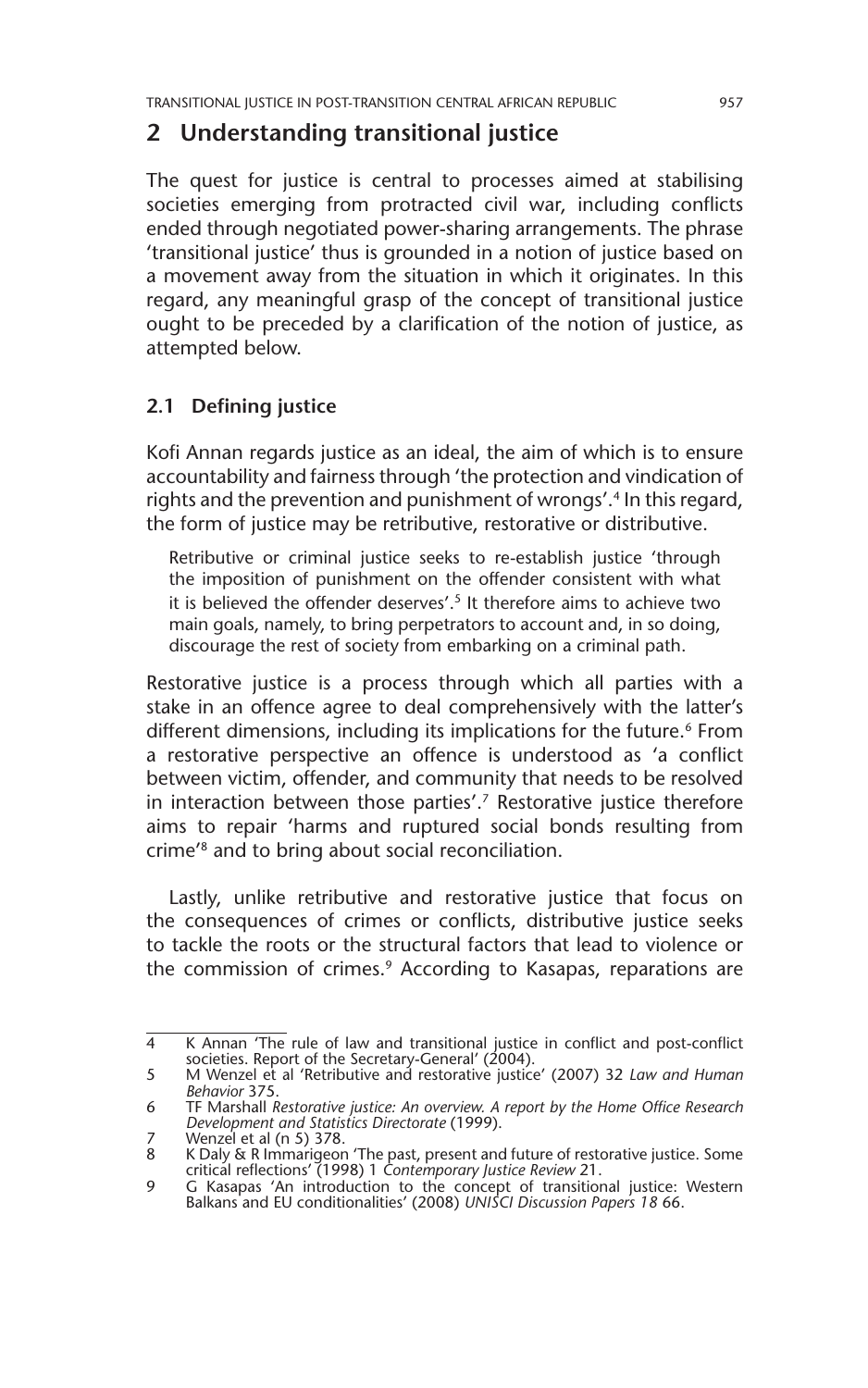'the key element of distributive justice';10 they entail rectifying past wrongs, restoring property or rights and providing compensation, rehabilitation and satisfaction to the victims. Reparations can be either material (provision of goods, services, monetary compensation) or moral (apologies, acknowledgment of truth, commemoration of victims). $11$ 

Justice may also be retrospective or prospective.<sup>12</sup> Whereas retributive and restorative justice fall under the realm of retrospective justice, prospective justice 'describes the improvement of the relationship between the parties to the conflict in the time to come'.13 In this regard, justice may be sought not only as redress for crimes, but also as 'as a way of coming to terms with the past and building a peaceful future'.<sup>14</sup> Hence, justice, reconciliation and peace should be seen as 'inextricably intertwined'.15

Bringing together the past, the present and the future in the search for justice in a post-conflict context constitutes the entry point to understanding transitional justice as shown in the lines below.

#### **2.2 Defining transitional justice**

Transitional justice embraces to varying degrees the different aspects of retributive, restorative and distributive justice presented above.

From the outset it ought to be recalled that as a field of study transitional justice is relatively new. This context partly explains the current lack of a common or shared understanding of the concept among scholars.16 Nevertheless, in recent years there has been abundant literature dedicated to the concept, its origins and historical evolution.

Armstrong and Ntegeye define transitional justice as the full range of processes, strategies and institutions that assist post-conflict or

<sup>10</sup> As above.<br>11 Kasapas (n 9) 66-67. 11 Kasapas (n 9) 66-67.

<sup>12</sup> S Buckley-Zistel et al 'Transitional justice theories: An introduction' in S Buckley-Zistel et al (eds) *Transitional justice theories* (2014) 6.

<sup>13</sup> As above. 14 W Lambourne 'Transformative justice, reconciliation and peacebuilding' in S Buckley-Zistel et al 'Transitional justice theories: An introduction' in Buckley-Zistel et al (n 12) 19.

<sup>15</sup> As above.

<sup>16</sup> N Turgis *La justice transitionnelle en droit international* (2014) 11.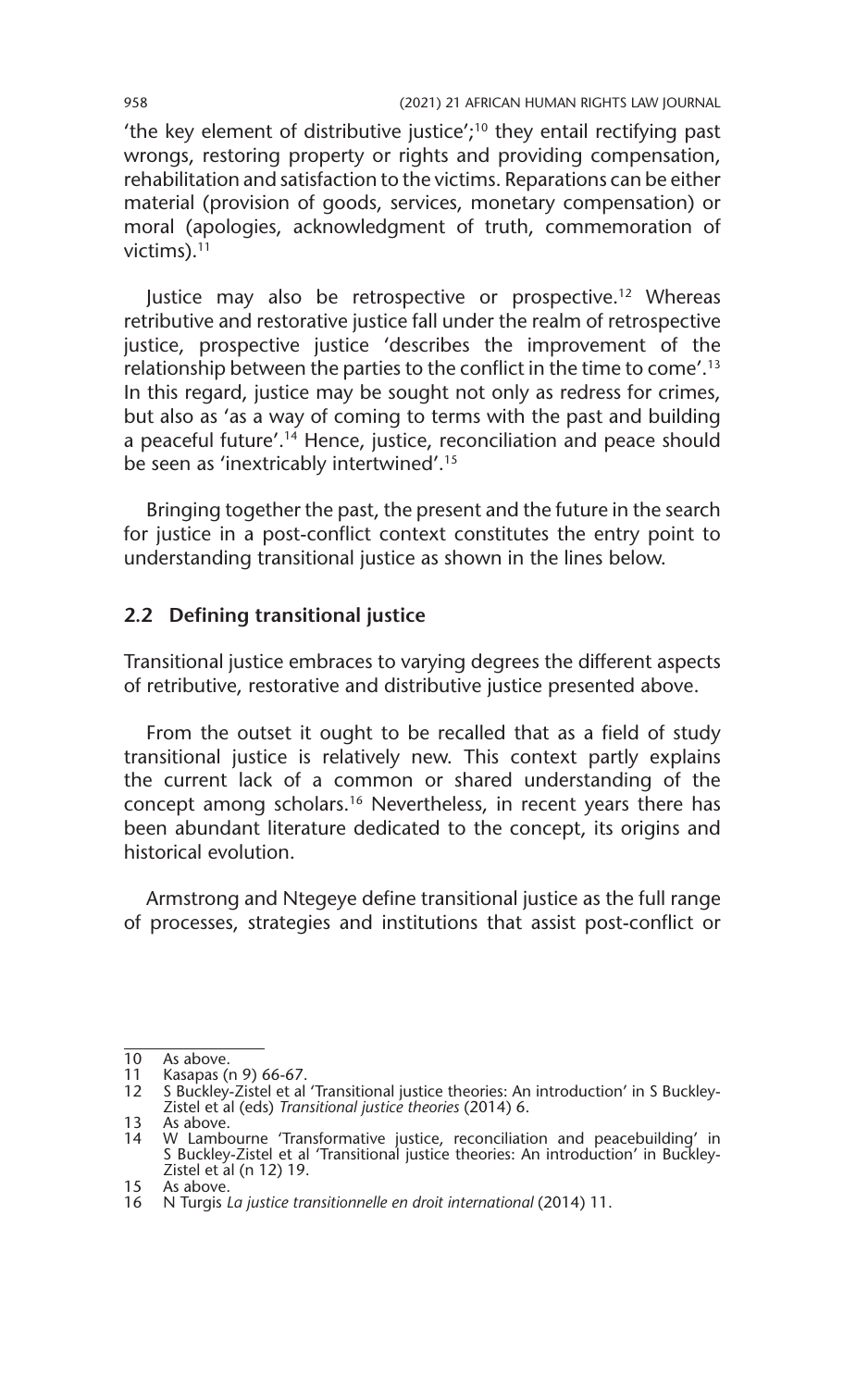post-authoritarian societies in accounting for histories of mass abuse as they build peaceful and just states.17 It aims to

halt ongoing human rights abuses; investigate past crimes; identify those responsible for human rights violations; impose sanctions for some of those responsible for serious human rights violations; provide reparations to victims; prevent future abuses; preserve and enhance sustainable peace and promote individual and national reconciliation.<sup>18</sup>

For the United Nations (UN), transitional justice

comprises the full range of processes and mechanisms associated with a society's attempts to come to terms with a legacy of largescale past abuses, in order to ensure accountability, serve justice and achieve reconciliation. These may include both judicial and nonjudicial mechanisms, with differing levels of international involvement (or none at all) and individual prosecutions, reparations, truth-seeking, institutional reform, vetting and dismissals, or a combination thereof.<sup>19</sup>

Building on the definitions above, it is proposed that four underlining elements combine to bring about the necessity for transitional justice, namely, massive or generalised violations of human rights with a direct or indirect involvement of government, the decree of a transitional process, judicial and/or alternative measures and mechanisms in a holistic process and a justice policy with clearlyidentified objectives.<sup>20</sup>

Transitional justice comprises two main complementary dimensions. On the one hand, there are institutional mechanisms entrusted with the task of manifesting transitional justice such as truth commissions, judicial tribunals, traditional and/or community-based mechanisms, and so forth. There is a need to ensure that these institutions are relevant and effective for a transitional process to be successful. On the other, there are processes involved in (or components making up) transitional justice policies, including prosecution, truth seeking and telling, individual and collective reparations, political and institutional reforms, construction of memorials, and so forth. There is a need to ensure that these processes are regarded as legitimate by the majority of society. Therefore, they ought to be inclusive, nationally owned and entrenched in communities.

<sup>17</sup> A Armstrong & G Ntegeye 'The devil is in the details: The challenges of transitional justice in recent African peace agreements' (2006) 6 *African Human Rights Law Journal* 1.

<sup>18</sup> CM Fombad 'Transitional justice in Africa: The experience with truth commissions' (2008), http://www.nyulawglobal.org (accessed 27 September 2013).

<sup>19</sup> United Nations *The rule of law and transitional justice in conflict and post-conflict societies* (2004) para 8.

<sup>20</sup> Turgis (n 16) 14-24.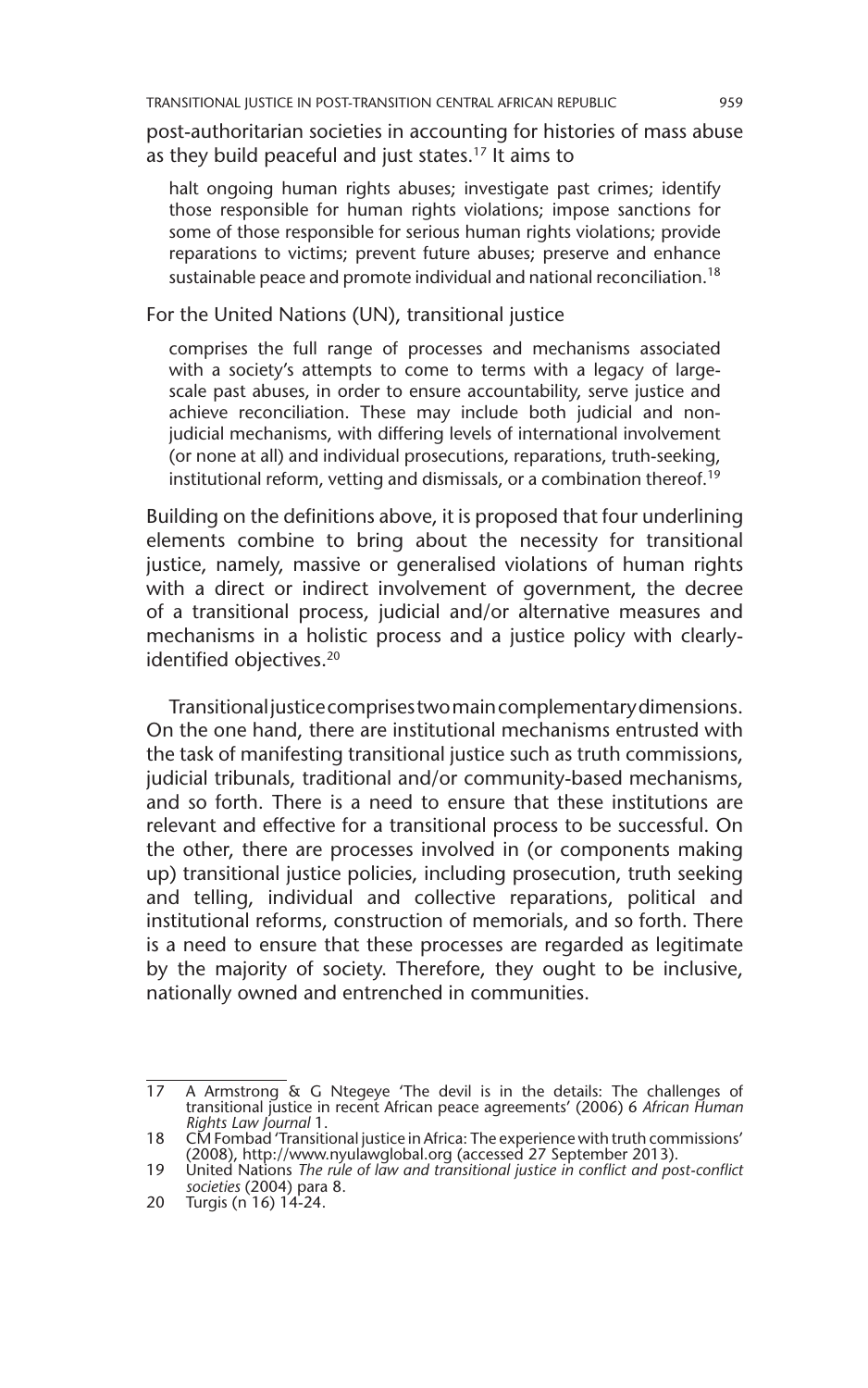Overall, the literature identifies three main sets of transitional justice mechanisms. The first set is made up of mechanisms aimed at the perpetrators of crimes, including those which are intended to hold them accountable, $21$  namely, trials, exiles, lustrations and amnesties. The second set applies to 'victim-oriented restorative justice processes'22 that include reparations and victims' empowerment programmes. The third set targets the wider society and includes institutional reforms, truth commissions and public memory projects the aim of which is 'to officially recognise but pardon past acts'.<sup>23</sup> Notwithstanding their institutional variation, the shared goal of all transitional justice mechanisms is to restore the dignity of individuals and communities victimised by atrocities, to deter future violations and prevent a repeat of past horrors.<sup>24</sup>

As both a concept and a set of practices, transitional justice has attracted several criticisms. The first criticism relates to its timing in that the 'post-conflict' context to which transitional justice applies varies from one conflict situation to another. Some authors argue that only processes 'initiated within five years following an armed conflict'25 should be regarded as transitional justice. Yet, experiences in other post-conflict societies highlight instances of transitional justice mechanisms being set up even over a decade after the signing of a peace agreement. Hence, the criticism that transitional justice is sometimes used by governments as a means of pursuing political ends and, in some cases, to settle a score with political opponents.<sup>26</sup>

A further criticism levelled against transitional justice relates to its scope. Two scenarios ought to be considered in this regard. In cases of civil war won by one of the parties, the transitional justice mechanism is designed by the winners. Hence, it is criticised as victors' justice.27 In cases where the war ended through negotiations transitional justice mechanisms must be agreed upon by all the

<sup>21</sup> TD Olsen, LA Payne & AG Reiter 'Transitional justice in the world, 1907–2007: Insights from a new dataset' (2010) 47 *Journal of Peace Research* 803-809.

<sup>22</sup> As above.<br>23 As above.

As above.

<sup>24</sup> R Bhargava 'Restoring decency to barbaric societies' in RI Rotberg & D Thompson (eds) *Truth v justice: The morality of truth commissions* (2000) 45.

<sup>25</sup> HM Binningsbø et al 'Armed conflict and post-conflict justice, 1946-2006: A dataset' (2012) 49 *Journal of Peace Research* 731.

<sup>26</sup> Bangladesh provides an interesting case in reference to this argument. In 2014 various high-profile opposition politicians were charged with and convicted for crimes allegedly committed during the 1971 war with Pakistan. They include Zahid Khokon, Motiur Nizami and Ghulam Azam, who were found guilty of war<br>crimes and sentenced to penalties ranging from death to life imprisonment. See<br>P Snyder 'Bangladesh Special Tribunal convicts opposition leader of w (2014), https://www.jurist.org (accessed 9 April 2019).

<sup>27</sup> L Reydams *Let's be friends: The United States, post-genocide Rwanda, and victor's justice in Arusha* (2013).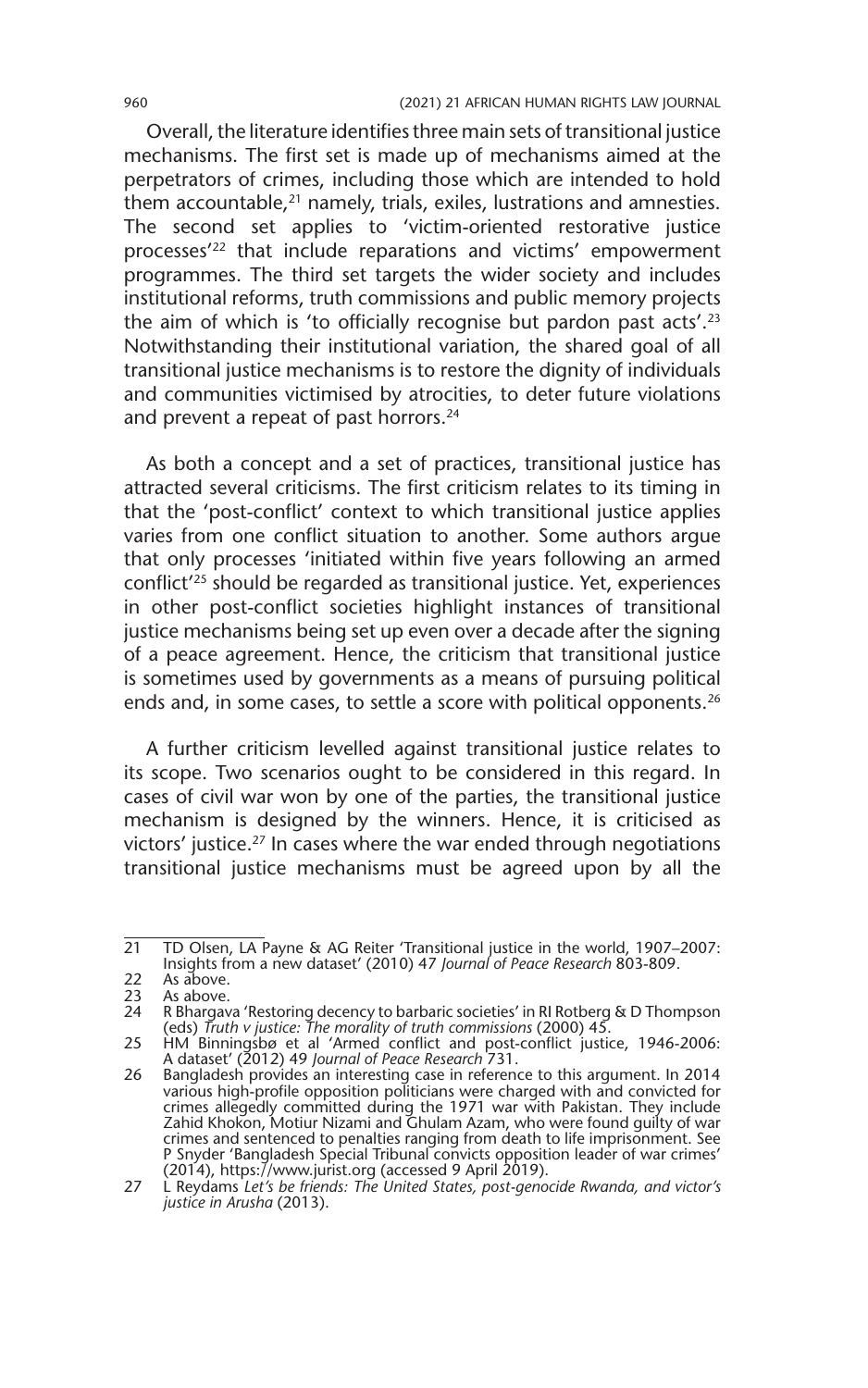parties involved, especially the warring parties, resulting in what may be termed 'warrior' justice'.<sup>28</sup> In both scenarios, transitional justice is criticised as being primarily a political matter in which justice is only its second, and sometimes long-term, objective.

# **3 Background to the CAR's recent crises and transition**

## **3.1 From independence to Patassé's fall (1960-2003)**

Since gaining formal independence<sup>29</sup> from France in August 1960, the CAR has been in a permanent state of crisis as a result of the utter incompetence of the country's political class and France's continuing interference in the country's internal affairs.<sup>30</sup>

General Jean Bedel Bokassa's 14-year rule (1965-1979) provided the CAR with an opportunity to chart a different path from the *predation politics* the country had experienced in its first five years of post-colonial self-rule.<sup>31</sup> However, Bokassa's patrimonial governance style contributed to weakening state institutions and rendering them unable to maintain their control over far-reaching peripheries. His repressive and arbitrary rule sowed the seeds of the recourse to violence for political ends.<sup>32</sup> Bokassa was eventually deposed by a French-led *Opération Barracuda* in December 1979 and replaced with

<sup>28</sup> K Sadiki 'The tensions between power sharing, justice and human rights in Africa's "post-violence" societies: Rwanda, Kenya and the Democratic Republic of the Congo' (2013) 13 *African Human Rights Law Journal* 254.

<sup>29</sup> The CAR is a true example of the 'artificial independence' France was eager to grant to its former African colonies. As far as France is concerned independence for its colonies in West and Central Africa was designed merely to serve as a façade while all the structures of its political, economic and cultural control over the newly-independent countries remain unchanged. The CAR, more than any other country, has followed this pattern. It has been argued elsewhere that '[t]he Central African Republic is the epitome of an artificial state, from … its uncontrolled borders and decades of overwhelming intervention by its former colonial ruler, France, to the complete lack of government presence outside the capital'. See E Bertelsmann Transformation Index 'Central African Republic Country Report' (2010), http://www.bti2010.bertelsmann-transformationindex.de (accessed 7 August 2019).

<sup>30</sup> See L Lombard & T Carayannis 'Making sense of the CAR: An introduction' in T Carayannis & L Lombard (eds) *Making sense of the Central African Republic* (2015) 1 4. According to the UN Group of Experts, two main features run through the CAR's ruling elite: an insatiable race to self-enrichment; and a total neglect of society's needs; see Groupe des Experts des Nations Unies *Rapport du Projet Mapping documentant les violations graves du droit international des droits de l'homme et du droit international humanitaire commises sur le territoire de la République centrafricaine de janvier 2003 à décembre 2015* (2017) 9 12. 31 Lombard & Carayannis (n 30) 4.

<sup>32</sup> CG Ntoutoume *La Communauté Economique des Etats de l'Afrique Centrale (CEEAC) dans la gestion des crises et la promotion de la paix en Afrique centrale: cas de la République Centrafricaine (1998-2016)* (2018) 59.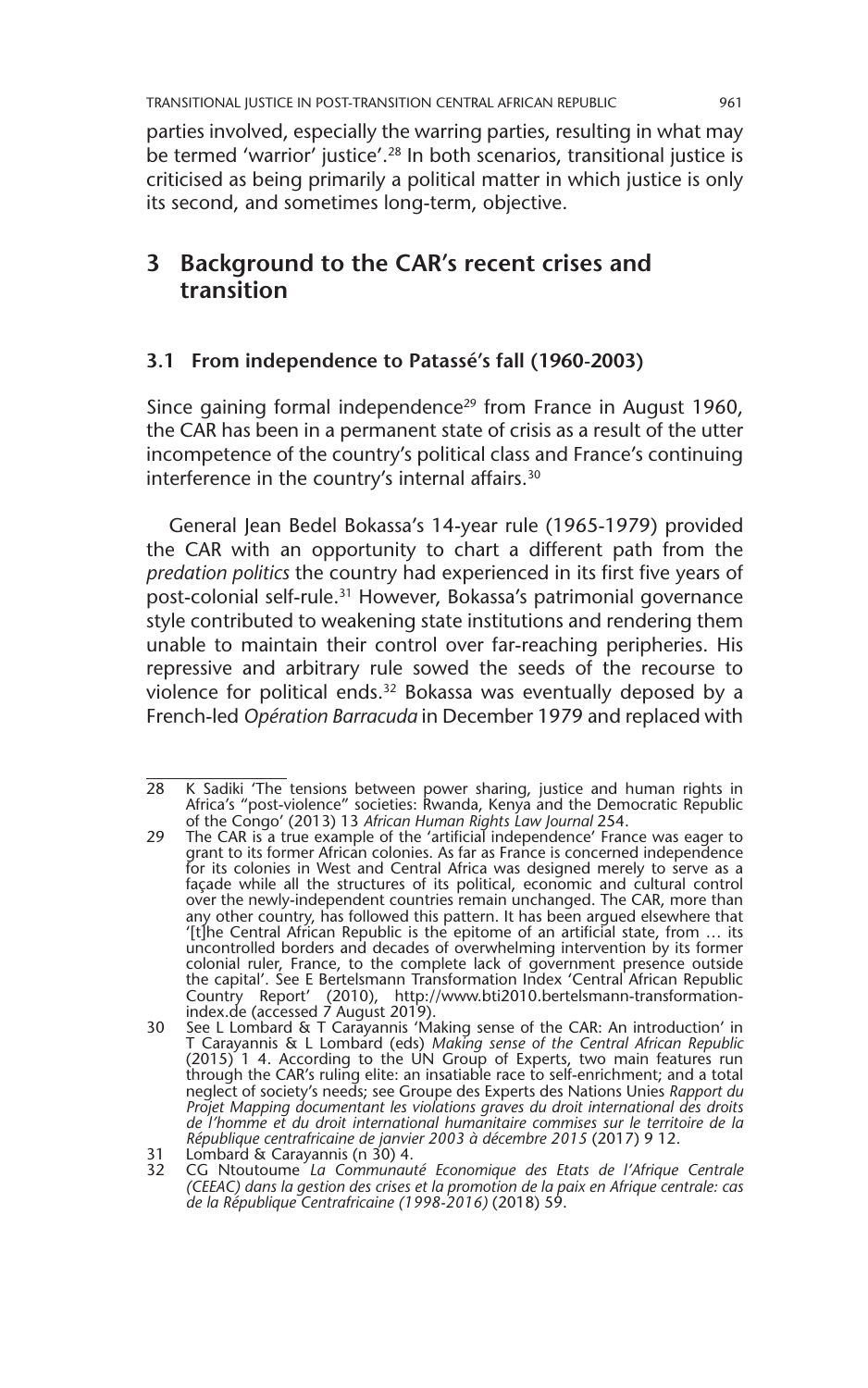his predecessor David Dacko who subsequently was overthrown by General André Kolingba in September 1981.

In contrast to his predecessors, Kolingba manipulated ethnic solidarity for political ends, appointing his Yakoma kin to positions in the state apparatus and parastatal companies.33 This practice is obvious in the defence and security sector as 70 per cent of the national army was drawn from the small Yakoma minority to which Kolingba belonged, although this ethnic group represents only 5 per cent of the country's population.34

Notwithstanding the shortcomings mentioned above, Kolingba is credited with opening the CAR to liberal democratic rule in 1991. He became the CAR's first ever President to hand over power peacefully following the 1993 presidential election that he lost to Ange-Félix Patassé.

In retrospect, Patassé's 10-year stay in power (1993-2003) turned out to be a missed opportunity for the country to move toward stability, value-based politics and national unity. Not only did he further ethnicise the country's politics and the national defence and security forces,<sup>35</sup> but he also contemplated staying in power beyond his two-term constitutional limit. More importantly, he exacerbated the issue of external interference in CAR's internal affairs when he allied with Khaddafi's Libya in an attempt to shield his regime from what he regarded as a plot for regime-change organised by France and the Republic of Chad.

#### **3.2 Bozizé, Djotodia and the plunge into anarchy (2003-2014)**

With support from Chad and France, General François Bozizé ousted President Patassé in March 2003.<sup>36</sup> In an unprecedented move he

<sup>33</sup> SW Smith 'CAR's history: The past of a tense present' in Carayannis & Lombard (n 30) 30.

<sup>34</sup> International Crisis Group 'Central African Republic: Anatomy of a phantom state' (2007) 136 *Africa Report* 8.

<sup>35</sup> TS Possio *La France et la sécurité collective en Afrique subsaharienne: de l'interventionnisme militaire systématique au renforcement des capacités africaines de maintien de la paix* (2003) 79. In fact, instead of addressing the legacy of Yakoma dominance in the public, defence and security sectors inherited from Kolingba in a comprehensive manner, Patassé simply moved to assert the dominance of his own ethnic group (Sara) and co-ethnic Kaba, thus exacerbating the politicisation of ethnic identities and fuelling the sentiment of marginalisation among the Yakoma. See also AS Houénou 'Āspects de la crise<br>en République Centraicaine' (2016) *Paix et Sécurité Européenne et Internationale,*<br>https://halshs.archives-ouvertes.fr (accessed 24 June 2021).

<sup>36</sup> See AC Mayneri 'La Centrafrique, de la rébellion Séléka aux groupes Anti-balaka (2012-2014): Usages de la violence, chème persécutif et traitement médiatique du conflit' (2014) 134 *Politique Africaine* 179. According to Marielle, 80% of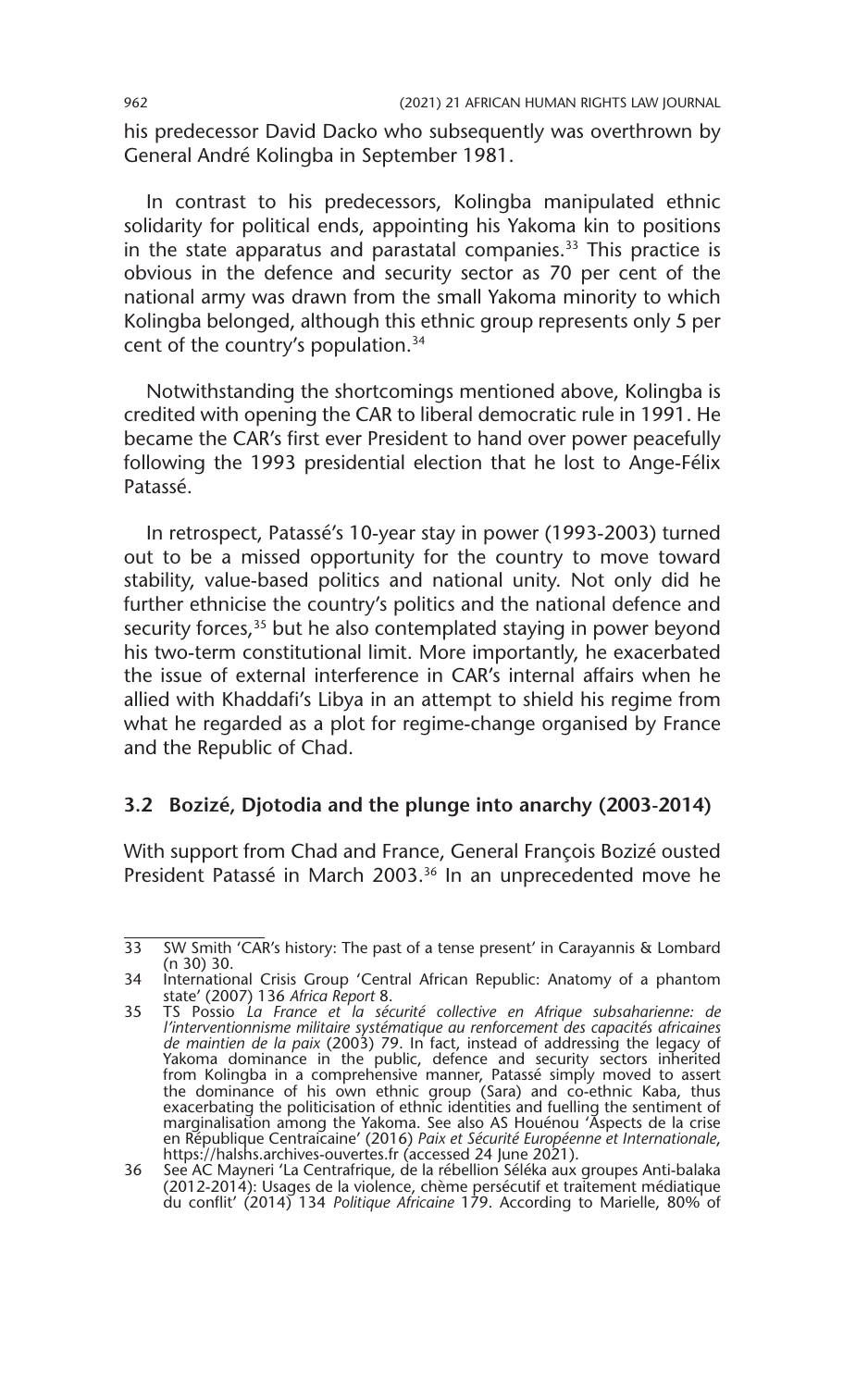committed himself not to stand in the post-*coup* elections anticipated to restore liberal democratic rule in the country. Bozizé did not keep his promise. He stood in the 2005 presidential election and won in the second round with 64,6 per cent of the vote.

Bozizé's ten-year (2003-2013) rule over the CAR represents the most important clue in understanding the recent crisis in the country. He served as general chief-of-staff of the CAR army under President Patassé from 1996 to 2001. He was dismissed amid allegations of collusion with factions of the army involved in repeated mutinies during the Patassé presidency.<sup>37</sup> He escaped to Chad from where he maintained close links in the CAR defence and security forces. Support from Chad and France ensured that he captured state power in 2003, as stated previously. In a move calculated to strengthen the chances of staying in power for longer, he premised his presidency on two priorities, namely, national reconciliation<sup>38</sup> and the restoration of democratic rule.

Bozizé's national reconciliation efforts – as symbolised by his politics of 'consensus-based transition'39 – never matched the high expectations created by his proclamations. This failure was particularly relevant in respect of the many armed groups mostly based in the northern and eastern parts of the country. With regional facilitation Bozizé's government signed several peace agreements with them. This is the case of the first Libreville Agreement<sup>40</sup> signed in June 2008 with the facilitation of the Economic and Monetary Community of

troops that helped Bozizé seize power in Bangui in March 2003 were Chadian drawn from among that country's many mobile men-in-arms. See D Marielle 'Fluid loyalties in a regional crisis: Chadian ex-liberators in the Central African Republic' (2008) 107 *African Affairs* 427 225-241; See also International Crisis Group (n 34) 16.

<sup>37</sup> N Bagayoko *Comparative study on transitional justice in Africa: Central African Republic* (2018) 18.

<sup>38</sup> However, it is important to note that efforts at national reconciliation already had begun under President Patassé through the national dialogue inaugurated in 2002 and which ironically was interrupted following Bozizé's 2003 *coup*. Yet, Bozizé organised his own 'all-inclusive political dialogue' in 2008 bringing together a majority of the country's political leaders. See Groupe des Experts des Nations Unies (n 30) 12-13. He also promulgated an amnesty law in 2008 within the framework of the all-inclusive political dialogue.

<sup>39</sup> Le Monde (in collaboration with *Agence France Presse*) 'François Bozizé remporte la présidentielle et les législatives en Centrafrique' (2005), https://www.lemonde. fr (accessed 5 January 2019).

<sup>40</sup> Also called the Libreville Comprehensive Peace Agreement, it was signed between the CAR government and two 'politico-military' movements, namely, the *Armée Populaire pour la Restauration de la Démocratie* (APRD) and the *Union des Forces Démocratiques pour le Rassemblement* (UFDR), joined a year later by the *Front Démocratique des Peuples Centrafricains* (FDPC). This agreement was complemented by a ceasefire agreement and a peace agreement signed respectively in June 2011 and August 2012 between the government and the *Convention des Patriotes pour la Justice et la Paix* (CPJP). See Groupe des Experts des Nations Unies (n 30) 13.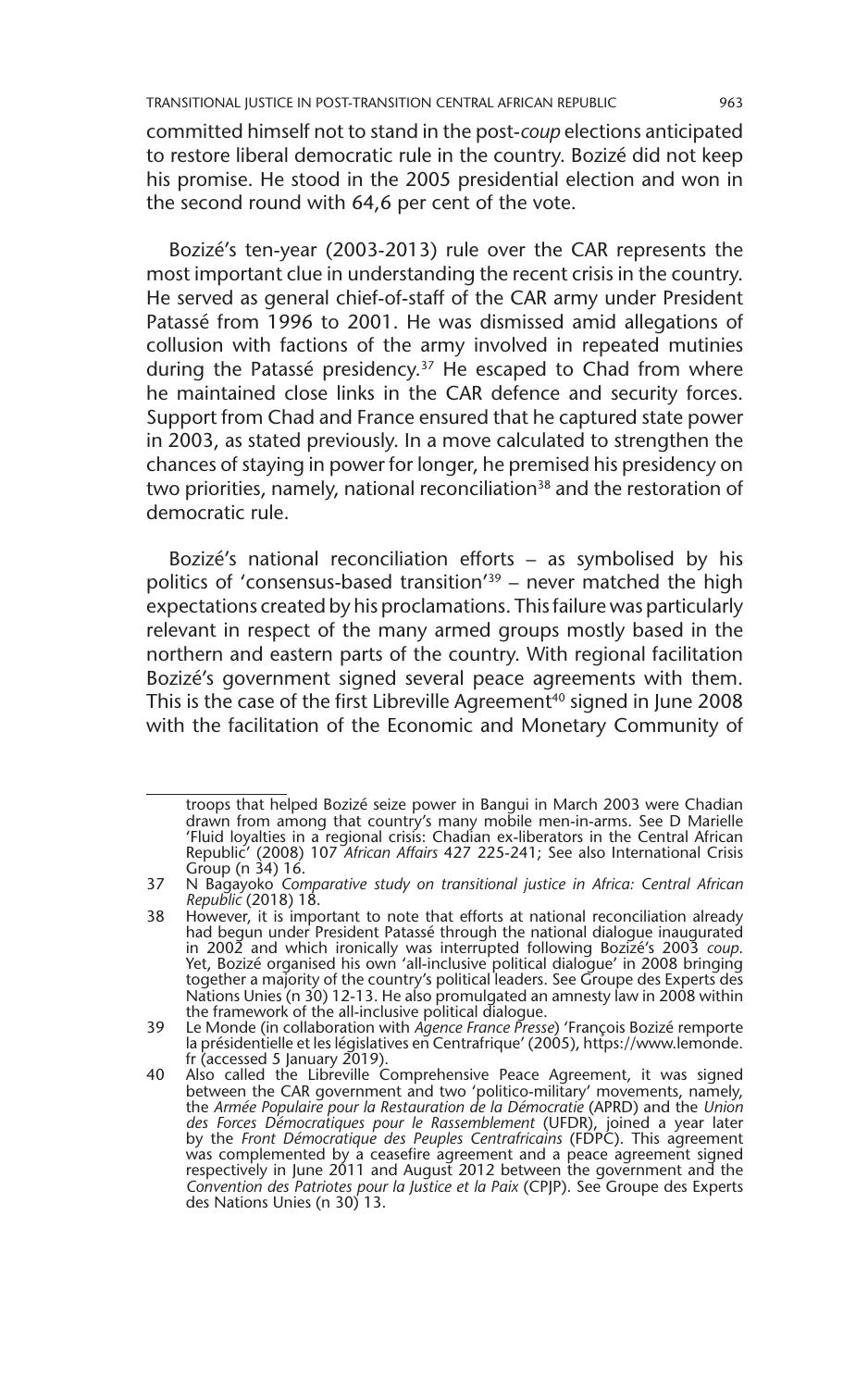Central Africa (CEMAC) and the second Libreville Agreement<sup>41</sup> signed in January 2013 under the auspices of the Economic Community of Central African States (ECCAS). Parties to these two agreements included the CAR government under President Bozizé, an array of armed groups and political parties.

The agreements shared several features as both called for

- the cessation of all hostilities;
- armed groups to surrender their weapons and undergo the disarmament, demobilisation and reintegration (DDR) process and transform into political parties;
- the establishment of inclusive transitional dispensations tasked with, among other things, organising free and fair elections;
- the withdrawal of foreign combatants and for foreign states to desist from interfering in the CAR's internal affairs;
- the international community to provide support to the country's transitional authorities.42

Bozizé applied only those aspects in agreements that did not threaten his control over state institutions. In most cases, he reneged on his earlier commitments, a move that repeatedly angered armed groups and, more importantly, the regional leaders involved in the facilitation of the CAR's peace and reconciliation processes.

Internal and external disapproval of Bozizé's regime reached a boiling point after he launched a constitutional amendment aimed at enabling him to remain in power beyond his initial twoterm limit.43 Bozizé had all but severed ties with Chad's President Idriss Déby, who had enabled him to topple Ange-Félix Patassé in 2003.44 Further, not only did he distance himself from France, he also opened up his country to the influence of China and South Africa; the latter deployed approximately 400 soldiers in the CAR within the framework of a military agreement signed between the two countries in 2007.45 Bozizé's decision to free himself from Franco-

<sup>41</sup> Also called Libreville Political Agreement for the Resolution of the Political and Security Crisis in the Central African Republic, it was signed between the CAR government, the political opposition, 'non-fighting' armed groups and the Séléka coalition.

<sup>42</sup> AZ Tamekamta 'Gouvernance, rébellions armées et déficit sécuritaire en RCA: comprendre les crises centrafricaines (2003-2013)' (2013) 8.

<sup>43</sup> Radio Ndeke Luka 'L'opposition politique contre le projet de modification de la Constitution par Bozizé' (2012), https://www.radiondekeluka.org (accessed 5 January 2019).

<sup>44</sup> See Mayneri (n 36) 179-193. 45 Houénou (n 35). Indeed, through the bilateral military agreement, South Africa had to provide military training to the CAR army. Bado argues that, beyond military training, South African troops in the CAR were also involved in Bozizé's security. See AB Bado 'Une analyse des conflits en République Centrafricaine' (2015) 80-81. South Africa withdrew from the CAR in March 2013 after 13 of its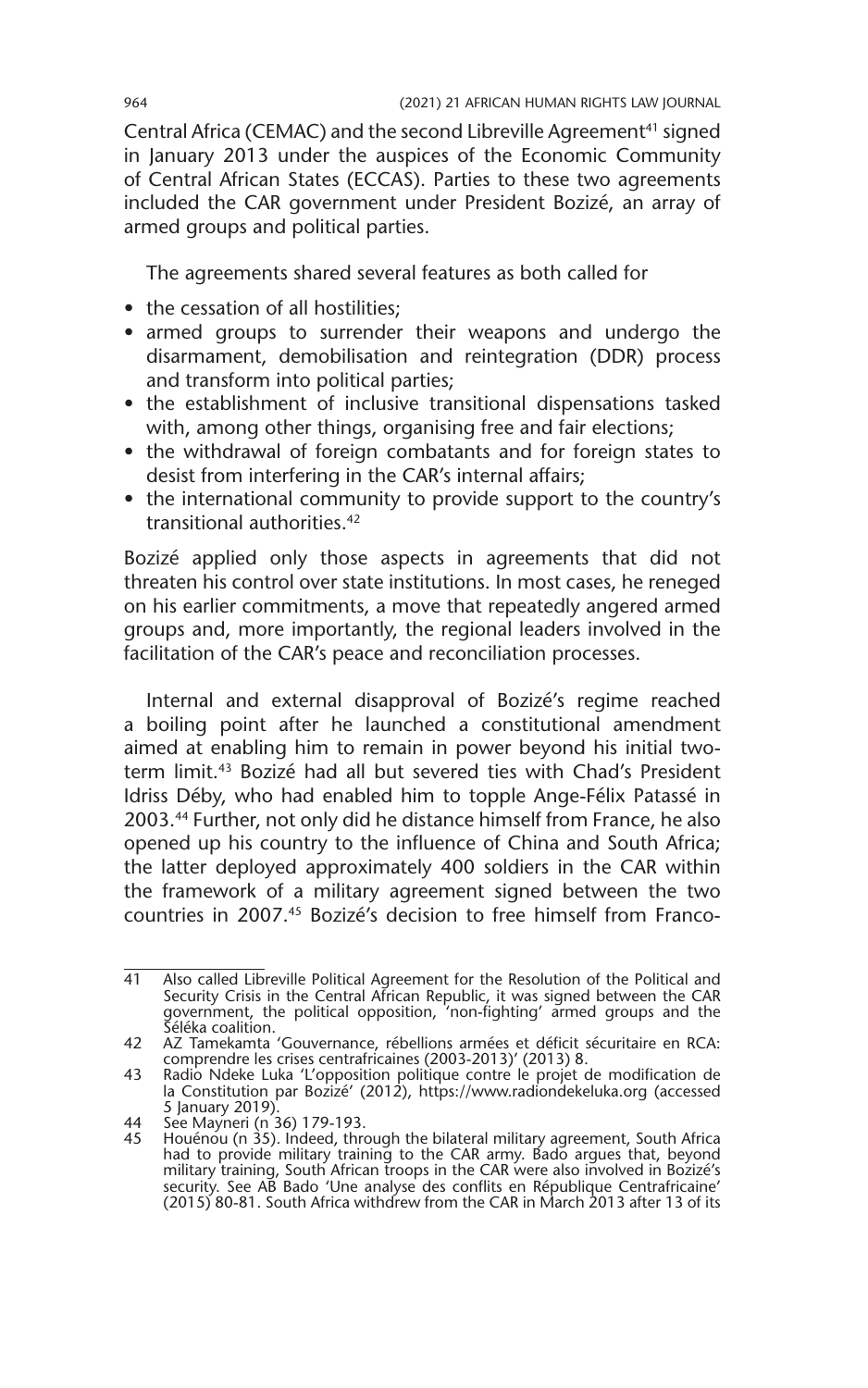Chadian tutelage invited his downfall; he was overthrown by the Séléka coalition in March 2013.46

Séléka had been established in 2012 and comprised five politicomilitary movements, namely, the *Front Démocratique du Peuple Centrafricain* (FDPC); the *Convention des Patriotes pour la Justice et la Paix* (CPJP); the *Union des Forces Démocratiques pour le Rassemblement* (UFDR); the *Convention Patriotique pour le Salut du Kodro* (CPSK); and the *Alliance pour la Renaissance et la Réfondation* (A2R). The group enlisted Sudanese and Chadian combatants, a state of affairs exploited by Bozizé and other CAR citizens to portray Séléka as a foreign organisation and the leader, Michel Djotodia, was presented as a puppet of Chad.<sup>47</sup>

Soon after it assumed power, it became clear that Séléka was a 'disparate rebel coalition<sup>'48</sup> lacking any cohesive governance vision beyond toppling the Bozizé regime. It also became evident that the group's political leadership under Djotodia did not have full control over its military branch.

However, the toughest test of Séléka's ability to rule in CAR came in the form of its relations with the civilian population, most of whom resented the group as Muslim-leaning. Angered by rejection by a majority of the population, Séléka embarked on widespread violence in order to suppress dissent. This strategy backfired as it led to discrediting the group in the eyes of the international community and was used by non-Muslim communities throughout the country as an opportunity to set up an array of self-defence militias which coalesced under the 'Anti-balaka' umbrella.<sup>49</sup>

The rise of the Anti-balaka contributed to a further worsening of the socio-political and security situation in the CAR and led some observers to fear the possibility of genocide. It brought into question Michel Djotodia's ability to rule the country.<sup>50</sup>

Faced with growing criticism of his group's alleged exactions and in a desperate move to salvage his regime, Djotodia decided to dissolve the Séléka coalition in September 2013. In response several Séléka military commanders – some of whom held senior

soldiers were killed in crossfire as the Séléka troops marched toward Bangui to topple President Bozizé from power.

<sup>46</sup> Bado (n 45).<br>47 Ntoutoume (

Ntoutoume (n 32) 76.

<sup>48</sup> Lombard & Carayannis (n 30) 2.

<sup>49</sup> Bado (n 45) 70-72.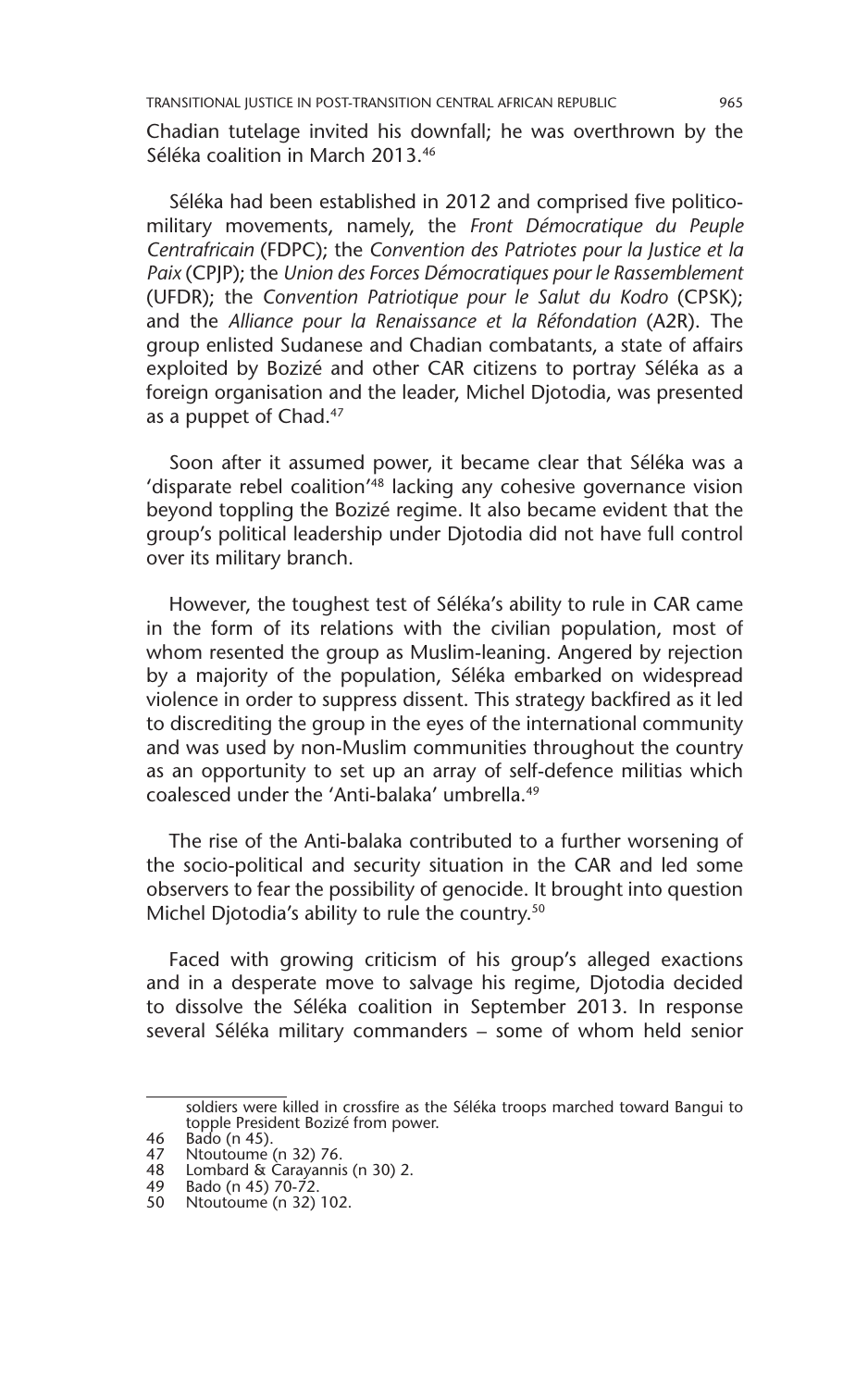positions in the country's security and defence forces – embarked on a programme to undermine the government's efforts to stabilise the CAR. Subsequently, the coalition began to disintegrate as its various constituent groups sought to recover their autonomy. The result was the emergence of several Séléka factions controlling different parts of the country.<sup>51</sup>

On 10 January 2014 ECCAS heads of state and government held an extraordinary summit in N'Djamena, Chad, and compelled Michel Djotodia and Nicolas Tiangaye to resign from their positions as CAR's President and Prime Minister respectively.<sup>52</sup> The Transitional National Council (CNT) – the country's transitional parliament – subsequently elected Catherine Samba-Panza as CAR's transitional President. At the time of her election, Samba-Panza was the mayor of Bangui, a position to which she had been appointed by Michel Djotodia upon assuming power in March 2013. As the transitional head of state, she principally was tasked with laying the ground for post-conflict peacebuilding and, more importantly, organising the first post-transition free and fair elections in the country. She was succeeded by Faustin Touadéra in March 2016 following the latter's election as the country's new President.<sup>53</sup>

| President's name           | Period of rule | Means of ascent to<br>power        |
|----------------------------|----------------|------------------------------------|
| David Dacko                | 1960-1965      | Popular vote                       |
| General Jean Bédel Bokassa | 1965-1979      | Coup d'état                        |
| David Dacko                | 1979-1981      | Coup d'état                        |
| General André Kolingba     | 1981-1993      | Coup d'état                        |
| Ange Félix Patassé         | 1993-2003      | Popular vote                       |
| General François Bozizé    | 2003-2013      | Coup d'état                        |
| Michel Djotodia            | 2013-2014      | Civil war                          |
| Cathérine Samba-Panza      | 2014-2016      | Vote by transitional<br>parliament |
| Faustin Archange Touadéra  | 2016-ongoing   | Popular vote                       |

|  |  |  | Table 1: CAR's Presidents since independence |  |  |  |
|--|--|--|----------------------------------------------|--|--|--|
|--|--|--|----------------------------------------------|--|--|--|

Source: Adapted from Christian G Ntoutoume<sup>54</sup>

53 Ntoutoume (n 32) 102-103.

 $\overline{51}$  Ntoutoume 102-103.<br>52 Ntoutoume 103 It

<sup>52</sup> Ntoutoume 103. It is important to note that ECCAS heads of state and government held four extraordinary sessions between April 2013 and 10 January 2014 on the CAR. All of these were held in N'Djamena as Chadian President Idriss Déby was then Chairperson of the ECCAS summit. A fifth extraordinary session was held on 25 November 2015 in Libreville, five months after Gabonese President Ali Bongo assumed the Chairpersonship of the ECCAS summit.

<sup>54</sup> Ntoutoume 60.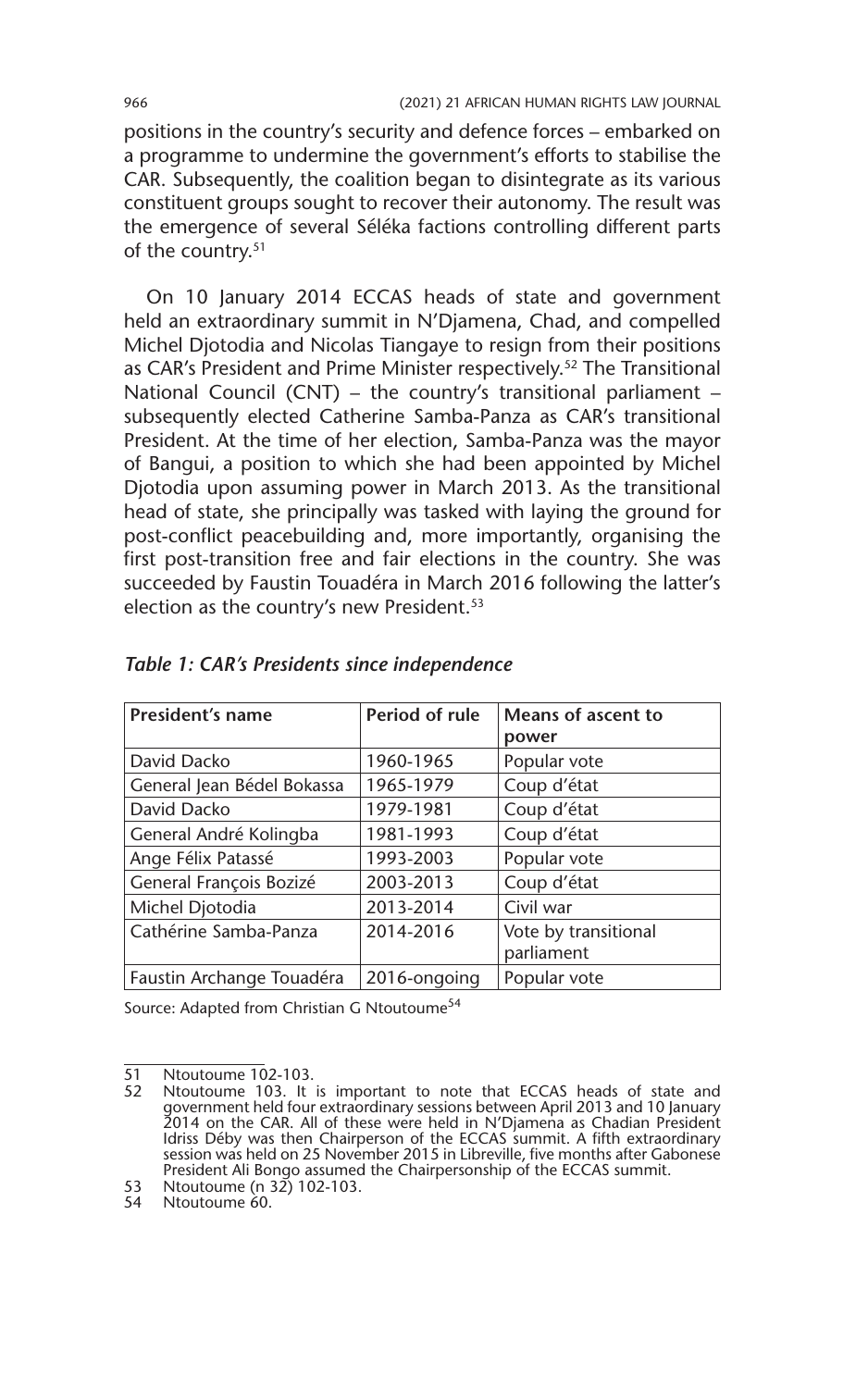# **4 Proposal on viable options for transitional justice in the CAR**

From the outset it is important to note that '[t]here is no model transitional justice approach that can easily be transferred from one country to another. Each situation requires that the parties to the conflict, civil society, and victim groups negotiate the mechanisms appropriate to their circumstances.'55

The lack of a model should not prevent post-civil war countries such as the CAR from taking advantage of valuable lessons derived from the experience of other countries, especially those with which they may share similar historical, political and sociological features.

This part discusses the proposed transitional justice policy for the CAR, including the period and the types of crimes to be covered.

#### **4.1 Delineating the scope of transitional justice in posttransition CAR**

It is necessary to acknowledge that it will be impossible for any transitional justice mechanism set up in the CAR to examine all past crimes committed in the country whichever period is considered. Three main reasons support this argument. First, the very large number of the crimes involved make the task a non-starter. Second, the challenges facing the CAR's justice sector, a clear reflection of the country's failed state, will continue to hinder any quest for justice in the short term.<sup>56</sup> Lastly, by their nature, transitional justice mechanisms are exceptional and interim processes designed to run for a limited period before being phased out and leaving the space to conventional justice to take care of the day-to-day task of delivering justice in the society.

As far as the types of crimes to be considered are concerned, there is a need to recall that due to their limited time scope transitional justice processes generally focus on the most grievous crimes

<sup>55</sup> African Union *Transitional justice policy* (2019) 7.

Writing in 2018, Grebenyuk states that well before the 2013 crisis the CAR's justice sector was already very weak, lacking resources, offices and with a small number of personnel, especially outside Bangui. The crisis of 2013 resulted in the close collapse of the justice sector. I Grebenyuk 'La cour pénale spéciale centrafricaine: une illustration de «complémentarité élargie»′ (2018) 1<br>*Revue de Science Criminelle et de Droit Pénal Comparé* 14-15. A few years ago,<br>Niewiadowski regarded the CAR's judiciary as a system in 'decompositio D Niewiadowski 'La République Centrafricaine: le naufrage d'un Etat, l'agonie d'une nation' (2014) 25-27, https://rongdhrca.files.wordpress.com (accessed 24 June 2021).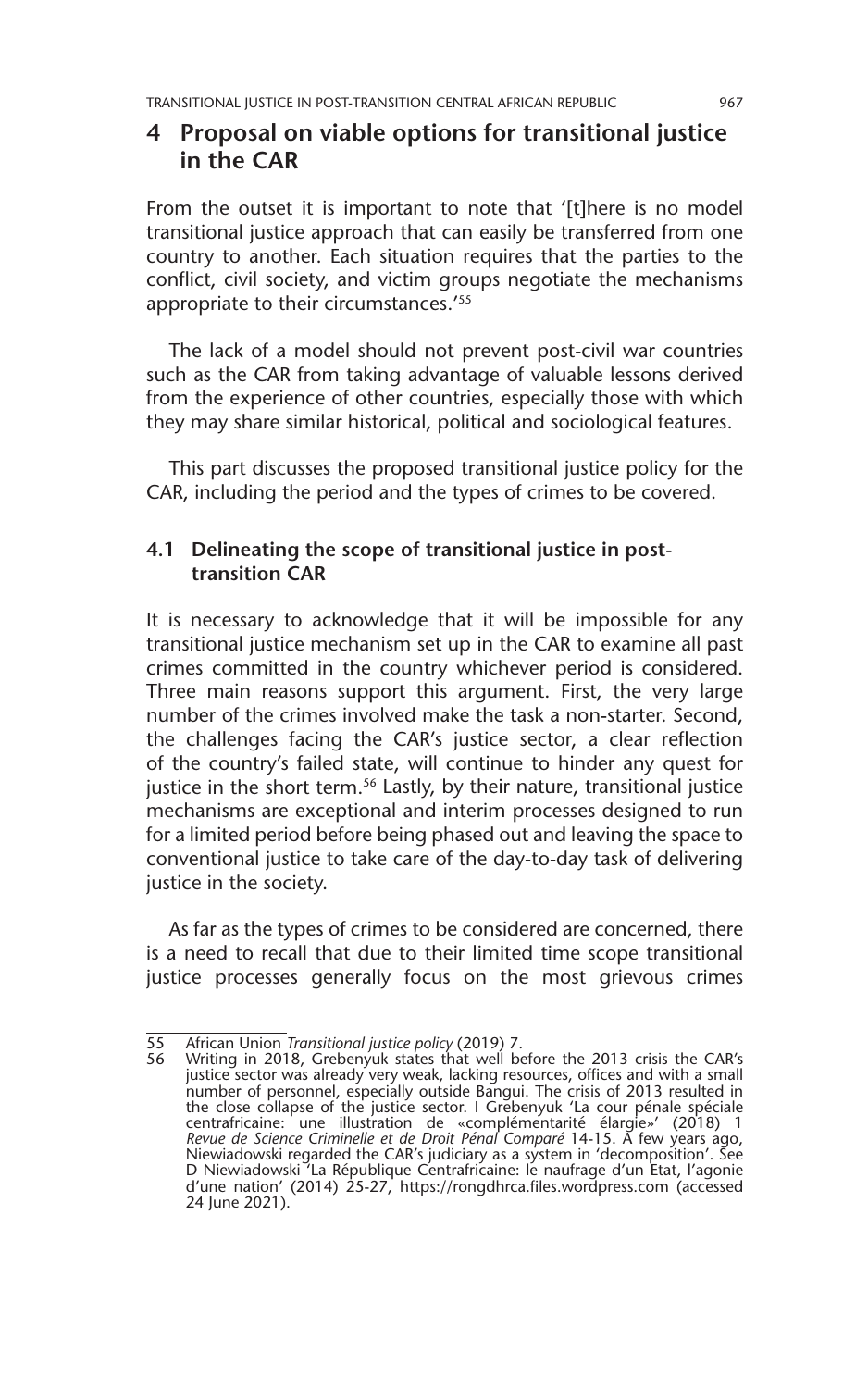regarded by the international legal system as international crimes, namely, genocide, war crimes, crimes against humanity and crimes of aggression.

Taking into account the observation above, the CAR's transitional justice dispensation ought to focus on war crimes and crimes against humanity. This limitation is relevant as the mapping report produced by the UN panel of experts on the CAR found no evidence of genocide or crimes of aggression for the period between January 2003 and December 2015.57

War crimes are grave breaches of the Geneva Conventions of 12 August 1949 directed against persons or property in the form of wilful killing; torture or inhuman treatment, including biological experiments; extensive destruction and appropriation of property, not justified by military necessity and carried out unlawfully and wantonly; compelling a prisoner of war to serve in the forces of a hostile power; depriving a prisoner of war of the rights to a fair and regular trial; unlawful deportation; and taking of hostages.<sup>58</sup> They also apply to direct attacks against civilian populations and non-military targets or objects; direct attacks against personnel, installations, units or vehicles involved in a humanitarian assistance or peacekeeping mission in accordance with the UN Charter; relocation or deportation of large parts of population; rape, sexual slavery, enforced prostitution, forced pregnancy and enforced sterilisation; conscription of children into armed forces or groups, and so forth.59

Crimes against humanity, for their part, refer to acts purposely committed and attacks systematically directed against any civilian population. These include

murder; extermination; enslavement; deportation or forcible transfer of population; imprisonment or other severe deprivation of physical liberty in violation of fundamental rules of international law; torture; rape; sexual slavery; enforced prostitution; forced pregnancy; enforced sterilisation; persecution against any identifiable political, racial, national, ethnic, cultural, religious or gender group; enforced disappearance of persons; the crime of apartheid and other inhuman

 $\overline{57}$  Groupe des Experts des Nations Unies (n 30). Despite the findings by the panel of experts, there is evidence of Chad's significant involvement in the ousting of both Ange-Félix Patassé (2003) and François Bozizé (2013). Both presidents denounced such involvement and what they regarded as Chad's crime of aggression.

<sup>58</sup> International Criminal Court *Rome Statute of the International Criminal Court* (2011) 5-8.

<sup>59</sup> As above.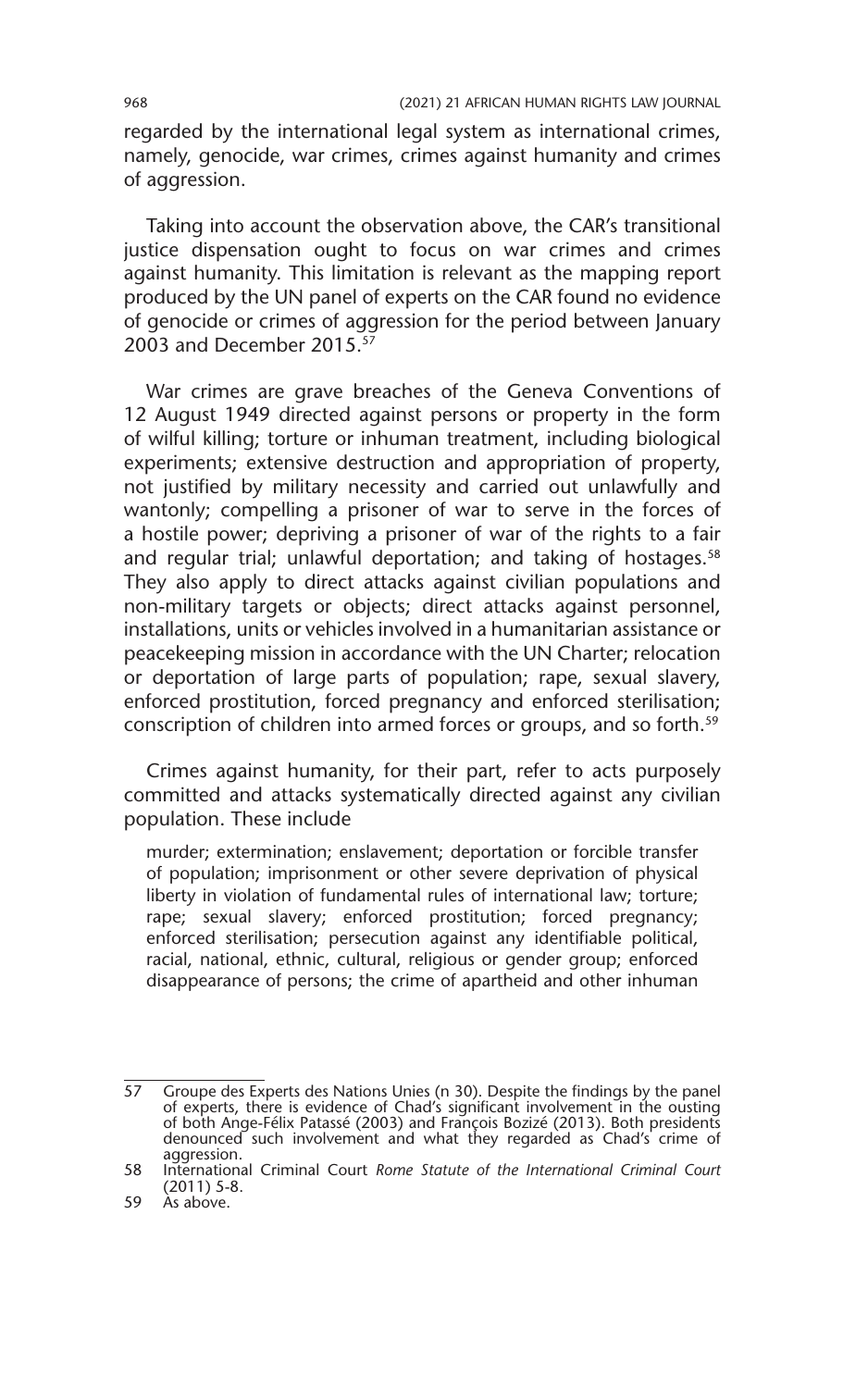acts of a similar character intentionally causing great suffering, or serious injury to body, mental or physical health.<sup>60</sup>

As is apparent from the definitions above, acts qualifying as war crimes are similar to those amounting to crimes against humanity. The main difference between the two categories is that war crimes are committed in the context of armed conflict, crimes against humanity may occur at any time.

The need to focus specifically on war crimes and crimes against humanity is because they are international crimes and, as such, are imprescriptible. Their prosecution will make it possible for the CAR's transitional justice authorities to liaise with judicial authorities around the world and international justice institutions (including the International Criminal Court (ICC)) on the possible pursuit of suspects (both CAR citizens and foreigners) located outside the CAR's borders. A further justification for the focus on war crimes and crimes against humanity is to avoid overwhelming the transitional justice mechanisms given that the existing national judiciary system, with adequate reinforcement, will continue to take care of the other types of crimes committed during the country's recent crises.

As far as the period to be covered by the transitional justice mechanisms is concerned, there is a need to acknowledge from the outset that it will be very difficult to reach consensus. For instance, the presidential decree establishing the Special Criminal Court entrusts it with prosecuting serious crimes committed from 2003 onward. In contrast, the 2015 Bangui Forum empowered the Truth, Justice, Reparation and Reconciliation Commission (CVJRR) to work on the period extending from 1958 to 2015.

However, beyond the time scope there are at least two other options worth considering. One option consists of covering the period comprised between 1958 and 2020 in order to bring, for instance, to light to the mysterious death of Barthélemy Boganda, the 'father of the CAR's independence', in an aeroplane crash in March 1959<sup>61</sup> and to take into consideration the recent insurgency

<sup>60</sup> International Criminal Court (n 58) 3-4.

<sup>61</sup> For many CAR citizens and observers of the country's politics, the death of Barthélemy Boganda represents a critical moment in CAR's history, with significant implications for the country's post-colonial evolution. See, eg, C Kinata 'Barthélémy Boganda et l'Eglise Catholique en Oubangui-Chari' (2008) 191 *Cahiers d'Etudes Africaines* 549; P Kalck *Bathélémy Boganda: élu de Dieu et des Centrafricains* (1995). It therefore ought to be elucidated as part of the country's effort toward true reconciliation. In similar vein, the year 1958 is also critical in CAR history (likewise that of other former African French colonies) as it marks the successful outcome of the referendum by which the people of the CAR agreed to be part of the community between France and its former African colonies as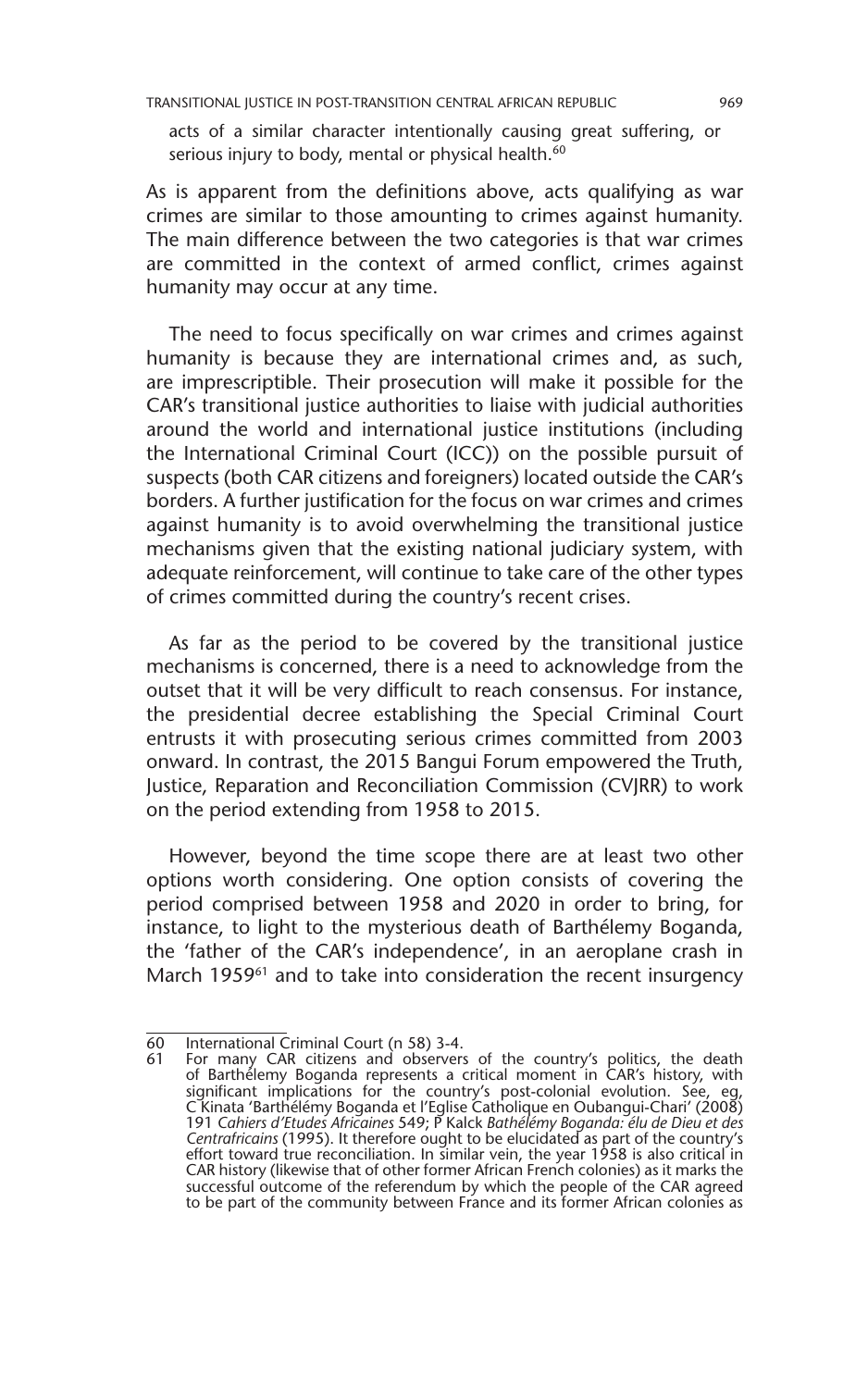waged by the *Coalition des Patriotes pour le Changement* (CPC) led by François Bozizé.<sup>62</sup> The other option consists of focusing on the postsingle party period (1993-2020). In fact, according to Carayannis and Fowlis,

[w]hile civil conflict in CAR until the end of the Cold War had largely been limited to relatively isolated incidents, from 1993 onwards, growing cleavages manifested themselves in dysfunctional and – at their worst – non-existent state institutions, and a prolonged crisis emerged, characterised by low-intensity violence with periodic spikes in fighting.<sup>63</sup>

This article favours the second option and suggests that the transitional justice mechanisms being designed in the CAR should focus on the period extending from the election of President Ange-Félix Patassé in 1993 to the recent insurgency waged by the CPC. By reducing the temporal scope of the work, this approach appears realistic and cost-effective, yet, it is likely to be opposed by those who have suffered loss at the hands of the different regimes that ruled the country in its first three post-colonial decades (1960-1993).

# **4.2 Transitional justice options for the CAR**

As discussed in the second part above, there are three complementary sets of mechanisms post-conflict or post-authoritarian societies generally use to implement transitional justice. These include perpetrator-oriented mechanisms, victim-oriented processes and society-focused initiatives. However, it is worth recognising that although post-conflict countries such as the CAR ideally should apply evenly and simultaneously all three sets of transitional justice mechanisms mentioned above, experience elsewhere shows that circumstances specific to each country may lead stakeholders to adopt a sequential approach and favour some aspects of transitional justice

suggested by French President Charles de Gaulle. The debate relating to the legality, in international law, of the referendum and similar exercises in other African countries remains a matter of debate among specialists.

<sup>62</sup> The CPC is a coalition set up in mid-December 2020 with the double objective of preventing the organisation of the presidential and parliamentary elections scheduled for 27 December 2020 and toppling President Touadera. It comprised six of the 14 armed groups signatories to the 2019 political agreement for peace and reconciliation in the Central African Republic, namely, the *Mouvement Patriotique pour le Changement* (MPC); the *Retour, Réclamation et Réhabilitation* (3R); the *Union pour la Paix en Centrafrique* (UPC); the *Front Populaire pour la Renaissance de la Centrafrique* (FPRC); and the *Anti-balaka/aile-Mokom* and the *Anti-balaka/aile-Ngaïssona*. UPC and MPC have since distanced themselves from the CPC, accusing the latter of preventing humanitarian aid from reaching those in need and deviating from its initial objectives. See JF Koena 'RCA: Le retrait de l'UPC d'Ali Darassa ne convainc pas' (2021).

<sup>63</sup> T Carayannis & M Fowlis 'Lessons from African Union-United Nations cooperation in peace operations in the Central African Republic' (2017) 26 *African Security Review* 221.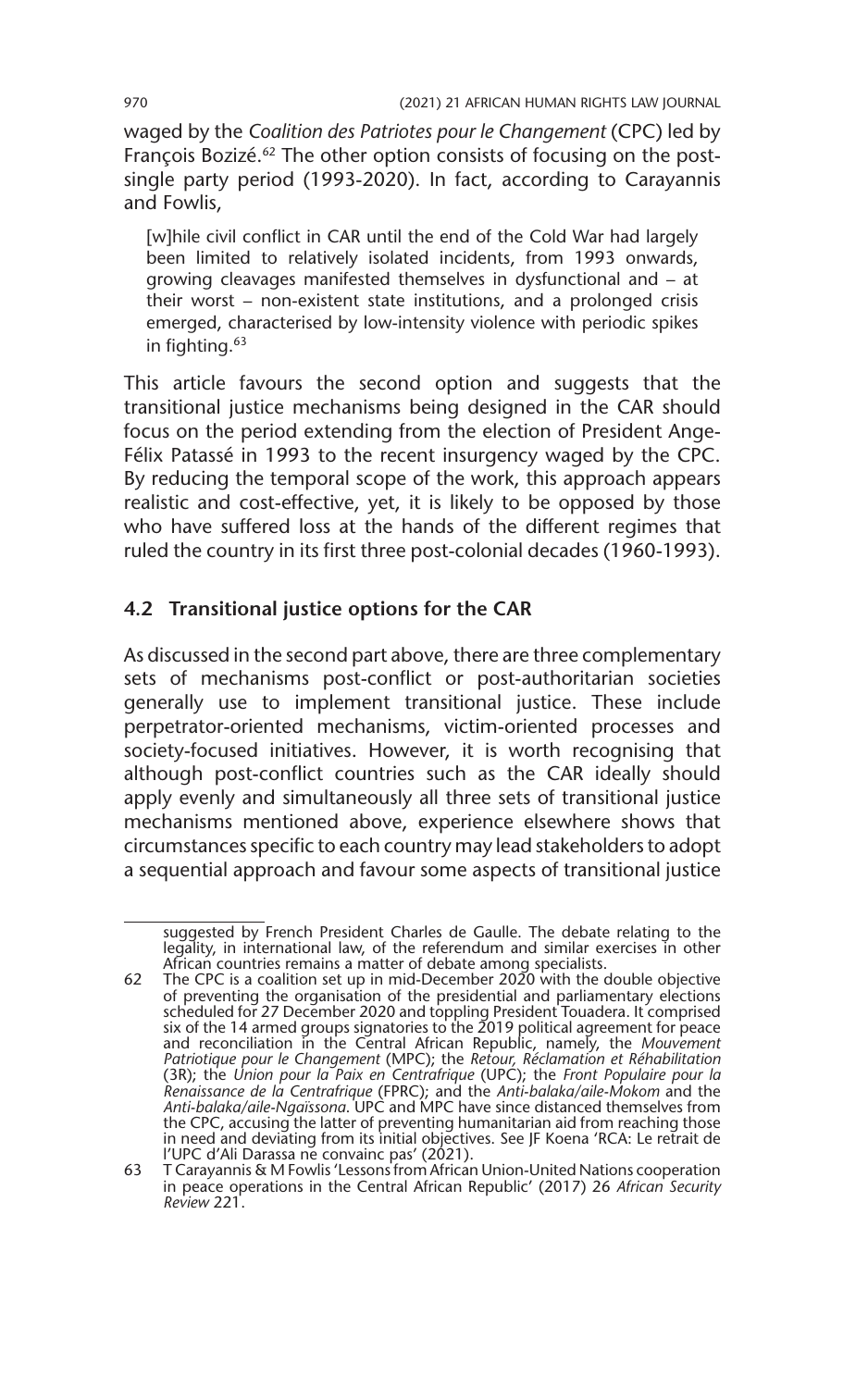mechanisms over others.<sup>64</sup> Therefore, it is imperative to ensure that the design of the CAR's transitional justice policy not only takes into consideration the country's situation, but also carefully balances the demands for justice with the search for peace and reconciliation.<sup>65</sup>

Below is a discussion of the way in which each of the three sets ought to be designed and applied in post-transition CAR if the country's specific circumstances are considered.

## *4.2.1 The case for perpetrator-oriented transitional justice mechanisms*

As far as transitional justice in post-violence societies is concerned, it was argued earlier that those suspected of having committed serious crimes and human rights violations face trial in national, mixed (hybrid) or international courts. They may also be prevented from occupying high public office either indefinitely or for a limited period (vetting). Furthermore, those found guilty of committing grievous crimes and other serious human rights violations be compelled to live outside the country for a period. (exile). Lastly, they may be granted amnesty, generally in accordance with provisions contained in peace agreements or after they have contributed to revealing the truth surrounding specific crimes.

In post-transition CAR the prosecution of perpetrators of grievous crimes and other serious human rights violations committed in the country's recent crises thus far has involved national and internationally-backed courts.

At a national level the CAR's judiciary has been involved in the prosecution of several individuals accused of having committed grievous crimes and serious human rights violations in the country. This, for instance, has been the case in the successful prosecution of the former Anti-balaka commander Rodrigue Ngaïbona, also called General Andjilo, in January 2018.66 He was tried by the Bangui criminal

<sup>64</sup> These circumstances are determined by the country's political situation and economic conditions. They include the mode of war termination as well as the extent of the involvement of external role players. For further insights into differentiated transitional justice paths followed by post-civil war African countries in recent years, see, eg, I Souaré 'Le dilemme de la justice transitionnelle et la réconciliation dans les sociétés postguerre civile: les cas du Libéria, de la Sierra Leone et de l'Ouganda' (2008) 39 *Etudes Internationales* 205-228. See also K Sadiki 'The challenges of power-sharing and transitional justice in post-civil war African countries: Comparing Burundi, Mozambique and Sierra Leone' (2019) 19 *African Journal on Conflict Resolution* 81.

<sup>65</sup> African Union (n 55).

<sup>66</sup> E Rugiririza 'Centrafrique: un premier chef de guerre condamné par la justice nationale' (2018), http://www.justiceinfo.net (accessed 27 December 2018).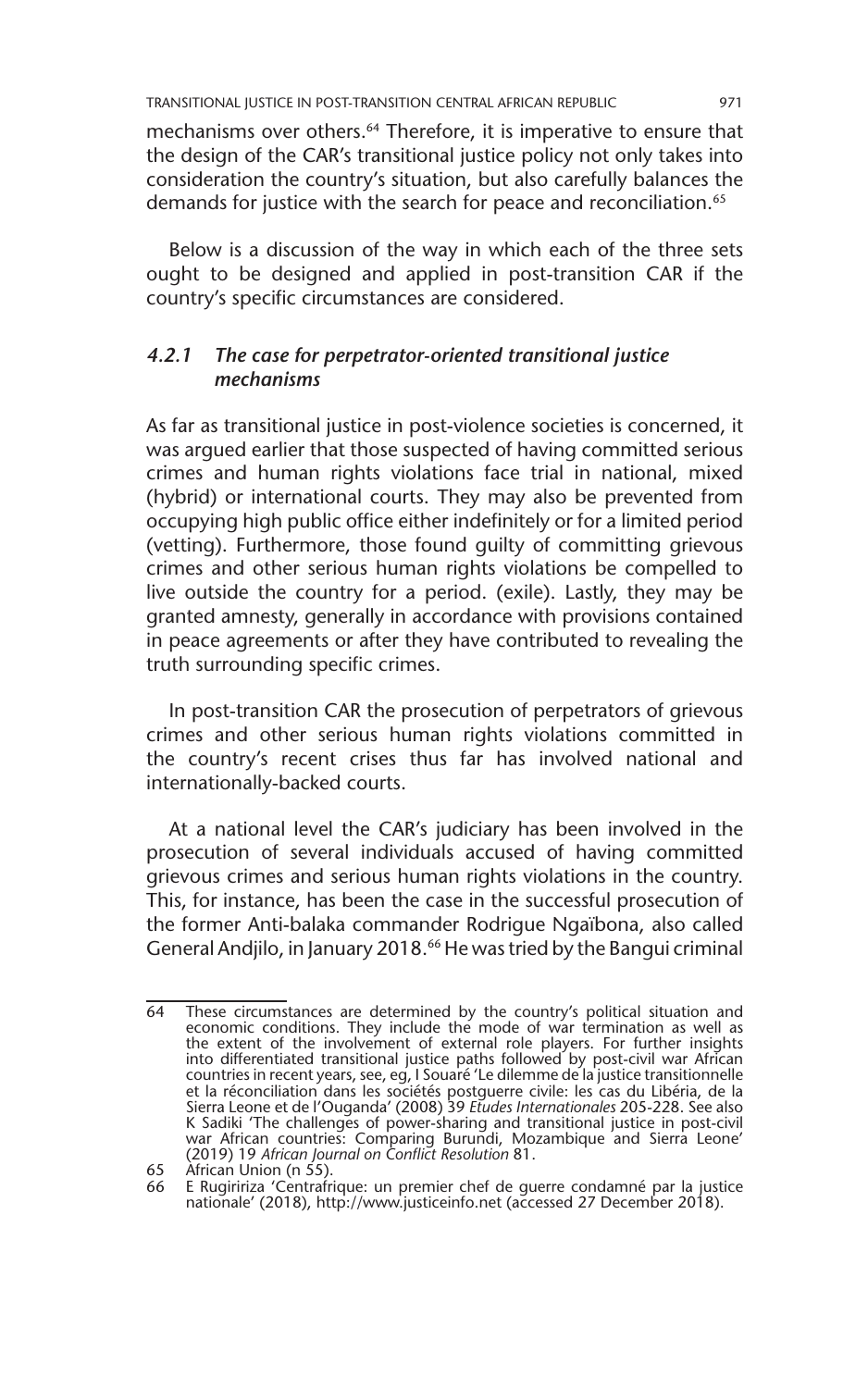court and found guilty of several crimes including multiple murders, criminal conspiracy, armed robbery, illegal possession of weapons and ammunitions of war and kidnapping. He was sentenced to life imprisonment with forced labour.<sup>67</sup>

Another former Anti-balaka military commander, Urbain Samy – also known as Bawa – on 12 December 2018 was sentenced to 20 years in prison by the Bangui criminal court after he had been found guilty of murder, association with criminals, armed robbery and illegal possession of weapons and ammunitions.<sup>68</sup>

Further, on 28 February 2018 the same court sentenced 11 former Séléka combatants to life imprisonment after it found them guilty of threatening state security, rebellion, illegal possession of weapons and ammunitions and association with criminals.<sup>69</sup>

In February 2020 five former Anti-balaka commanders appeared before the Bangui criminal court for the killing of over 70 Muslim civilians in May 2017 in the city of Bangassou. They were found guilty of war crimes and crimes against humanity and were sentenced to life imprisonment with forced labour.<sup>70</sup>

At an international level three cases are worth mentioning as far as the prosecution of those suspected of having committed grievous crimes and serious human rights violations in the CAR is concerned. The first relates to Jean-Pierre Bemba. Despite not holding CAR citizenship, this former Congolese rebel leader was prosecuted by the ICC between 2008 and 2018 for crimes allegedly committed by his group's combatants in 2003 in the CAR where they were deployed in support of President Patassé's government against the threat of an armed insurrection led by General François Bozizé. However, after 10 years the ICC prosecutor failed to bring forward convincing proof against Bemba which resulted in his release in 2018.71

<sup>67</sup> C Gningui 'Centrafrique: le "général Andjilo" condamné à des travaux forcés à perpétuité' (2018), http://fr.africanews.com (accessed 12 December 2018).

<sup>68</sup> Radio Ndeke Luka 'Bangui: un ex-Comzone Antibalaka condamné à 20 ans de travaux forcés' (2018), http://www.radiondekeluka.org (accessed 27 December 2018).

<sup>69</sup> TV5 Monde 'Centrafrique: travaux forcés à perétuité pour des ex-Seleka' (2018), https://information.tv5monde.com (accessed 27 December 2018).

<sup>70</sup> Le Monde (in collaboration with *Agence France Presse*) 'En Centrafrique, cinq chefs de milice condamnés à perpétuité' (2020), https://www.lemonde.fr/ afrique/article (accessed 21 June 2021).

<sup>71</sup> Bemba's prosecution has brought to the fore the issue of the independence of the ICC. On the one hand, questions have been raised regarding the Court's decision to prosecute Bemba alone in a case (CAR's civil war) where many other actors may have committed similar crimes. On the other hand, Bemba's arrest in 2008 and release ten years later have occurred against the background of very particular developments in the political calendar in his home country, the DRC. In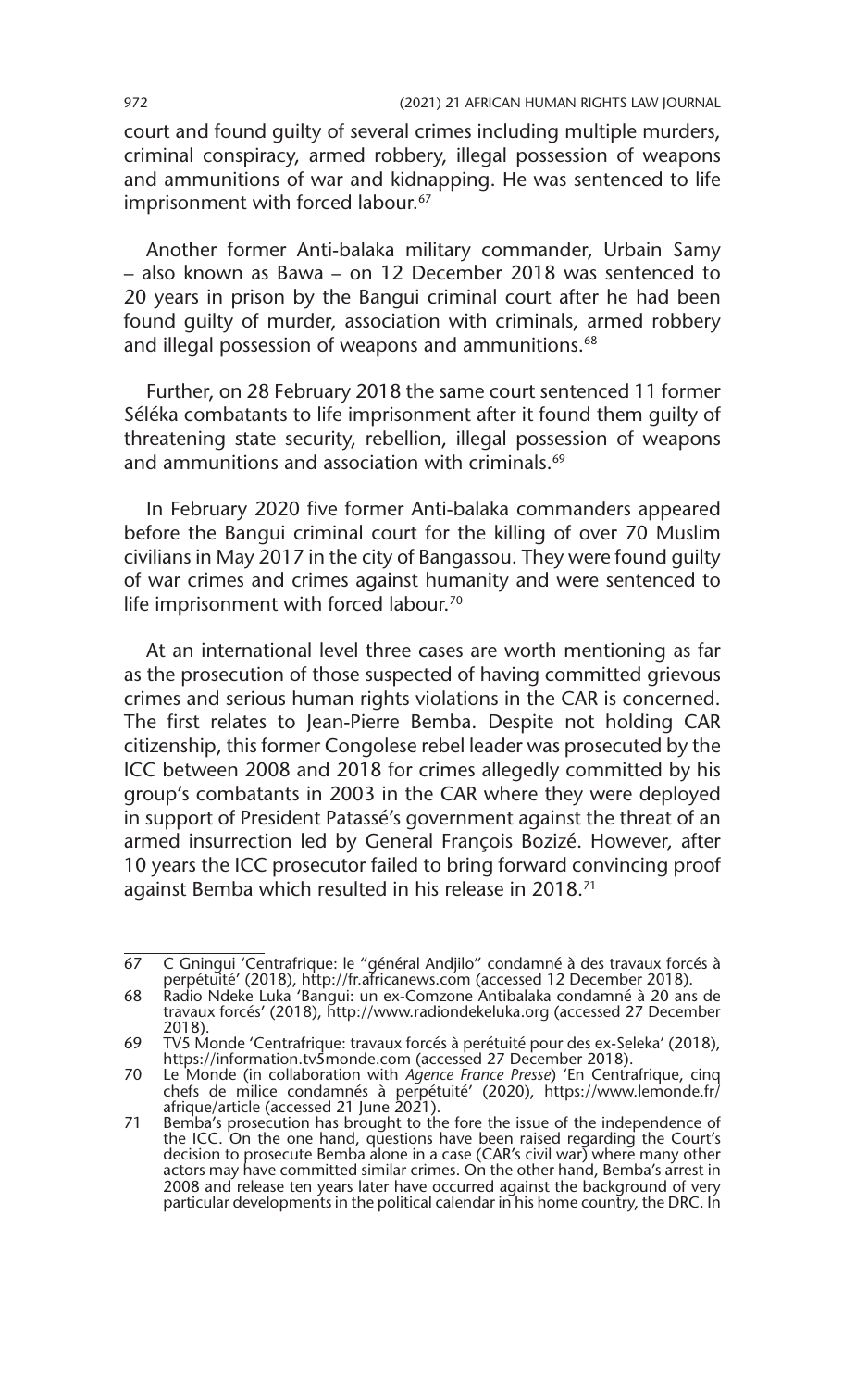The second and third, more recent, cases relate to two former Antibalaka commanders, namely, Alfred Yekatom (also called Colonel Rombhot or Rambo) and Patrice-Edouard Ngaїssona. Yekatom is a former Corporal in the CAR national army. He joined the Anti-balaka coalition in 2013 and quickly became one of its high-ranking military commanders. In 2016 he was elected member of the country's national assembly where he served until his arrest in October 2018. During his time as an Anti-balaka military commander he was accused of committing war crimes and crimes against humanity between 2013 and 2014, triggering an international arrest warrant from the ICC. He currently is awaiting trial at the ICC and faces charges of murder, torture, targeted attacks against civilian populations and places of worship as well as mutilations.72 His former partner, Patrice-Edouard Ngaїssona, was arrested in France and handed over to the ICC in January 2019. He stands accused of war crimes and crimes against humanity that he allegedly committed when he served as an Anti-balaka commander in the fight against the Séléka coalition between 2013 and 2014. He also is awaiting trial in The Hague.<sup>73</sup>

The last component in the judicial process in respect of the prosecution of crimes committed in recent years in the CAR relates to the Special Criminal Court (SCC). It was set up by Law 15.003 of 3 June 2015 following an agreement between the CAR government and the UN. Although a hybrid tribunal, article 1 of the Law referred to above states that the SCC falls under the purview of the CAR's national judiciary system. It comprises 25 judges (13 CAR citizens and 12 foreign nationals) and applies both CAR and international laws. It is tasked with prosecuting those suspected of committing the most serious violations of human rights and international humanitarian law in the CAR and in foreign countries (if the latter have mutual legal assistance agreements with the CAR) since January 2003.<sup>74</sup> It

<sup>2008</sup> President Kabila had defeated Bemba in the country's presidential election and arrest prevented Bemba from assuming his position as opposition leader. In 2018 Bemba's surprising release came in the context of the approaching 2018 general elections. There are those who believe that Bemba's arrest was a ploy by Western powers to relieve Kabila of a tough opponent while his release in 2018 is regarded as a ploy by the same Western powers to position a tougher candidate against Kabila's anointed Ramazani Shadary after it became clear that Moïse Katumbi would be prevented by the regime from standing in the elections. In the latter case, the Western powers allegedly were in search of a potential ally expected to advance their economic interests in a post-Kabila DRC.

<sup>72</sup> La Croix (in collaboration with *Agence France Presse*) 'L'ex-chef de milice centrafricain Alfred Yekatom est arrivé au centre de détention de la CPI' (2018),

http://www.la-croix.com (accessed 27 December 2018). 73 Radio France Internationale 'RCA: l'ex-chef anti-balaka Patrice-Edouard Ngaїssona transféré à la CPI' (2019), https://www.rfi.fr/fr/afrique (accessed 21 June 2021).

<sup>74</sup> See Grebenyuk (n 54) 3. See also Radio France Internationale 'RCA: inauguration de la Cour pénale spéciale' (2018), http://www.rfi.fr (accessed 10 June 2019).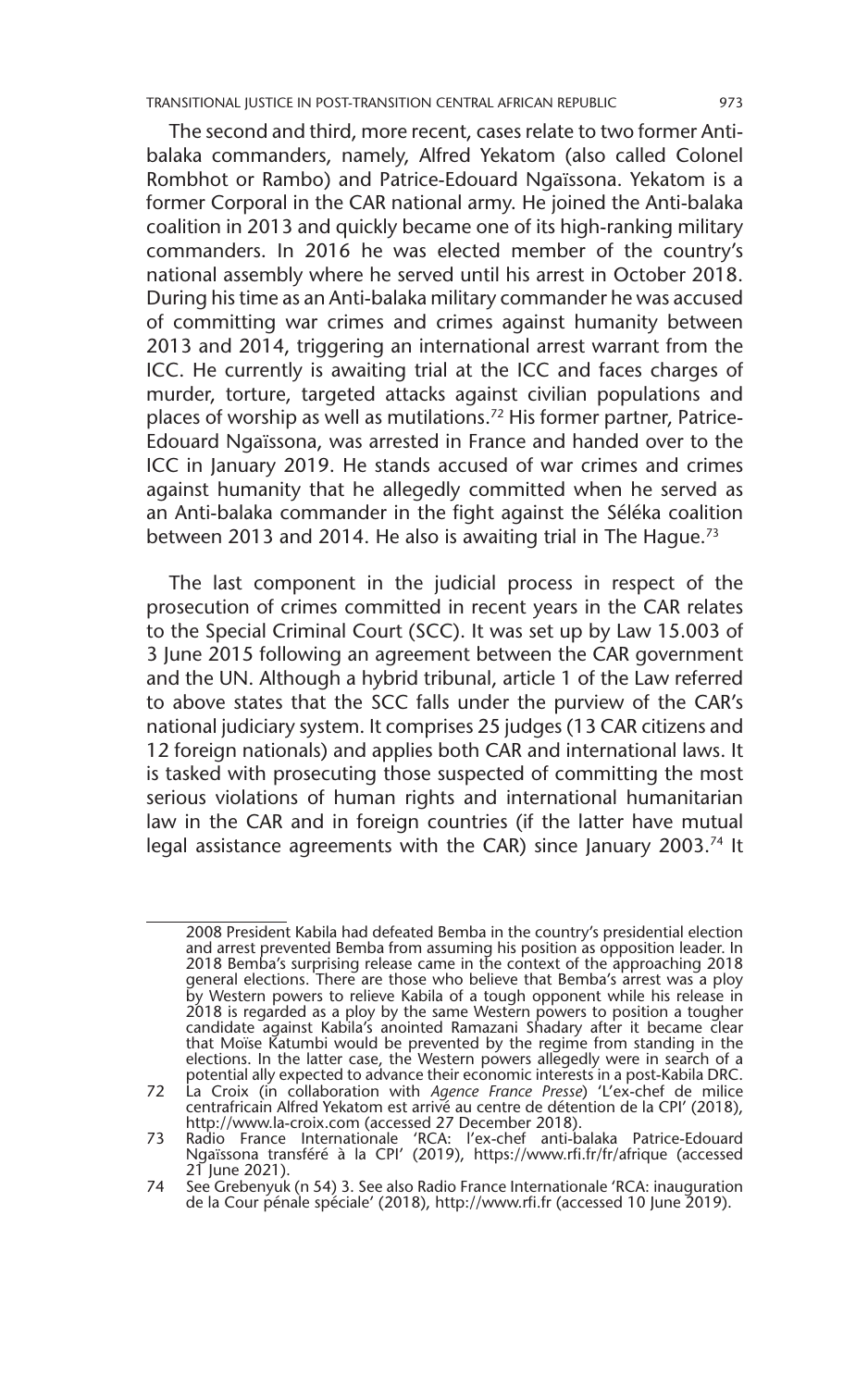was officially launched in October 2018 and became fully functional in March 2021 following the appointment of its last judges.<sup>75</sup>

Alongside the judicial process, some of those suspected of having committed grievous crimes and serious human rights violations in the CAR in the last 25 years have benefited from amnesty provisions contained in some of the peace agreements signed between the government and different rebel groups. Indeed, all agreements signed since 2008 to end civil wars in the CAR have included provisions relating to amnesty for all involved in the commission of atrocities and crimes, $76$  although the precaution has been taken throughout not to include war crimes and crimes against humanity.

No Central African politicians or those linked with armed groups thus far have been forced to leave the country as a result of their involvement in the country's recent crises. As far as the suggested transitional justice policy is concerned, exile should not be considered an option unless freely chosen by those accused of crimes and fearing for their lives. In that case exile may be granted in exchange for full cooperation with transitional justice authorities.

Amnesty ought to be considered in connection with the implementation of the 2019 Khartoum Agreement, signed between the government and the 14 armed groups mentioned earlier in order to end the armed conflicts raging in the country since the arrival of the Séléka coalition in power in 2013. Most of these armed groups are factions previously connected to the Séléka and Anti-balaka coalitions. Granting amnesty to some key leaders and other military commanders of these groups constitutes an important incentive to be used in order to convince them to lay down their weapons and lead their fighters into the disarmament, demobilisation and reintegration (DDR) process. As Tunamsifu argues, 'when the national army fails to defeat a rebel movement, negotiating a peace agreement remains the final option'.<sup>77</sup> In such a scenario warring parties responsible for serious crimes and human rights violations only commit to sign and abide by the signed agreements when the latter offer clear guarantees or some forms of personal and/or collective amnesty. Should an amnesty policy be agreed upon in the

<sup>75</sup> JF Koena 'La cour pénale spéciale lance ses travaux en RCA, espoir pour les victimes' (2021), https://www.dw.com/fr (accessed 22 June 2021).

<sup>76</sup> There is a need to highlight that although the Khartoum Agreement opposes any idea of impunity, it acknowledges the discretionary power of the head of state to grant pardon. See *Accord politique pour la paix et la réconciliation en République Centrafricaine* (2019) 19-20.

<sup>77</sup> SP Tunamsifu 'Transitional justice processes in Africa: The case of the Democratic Republic of the Congo' (2018) *CSVR Comparative Study in Transitional Justice in Africa Series* 55.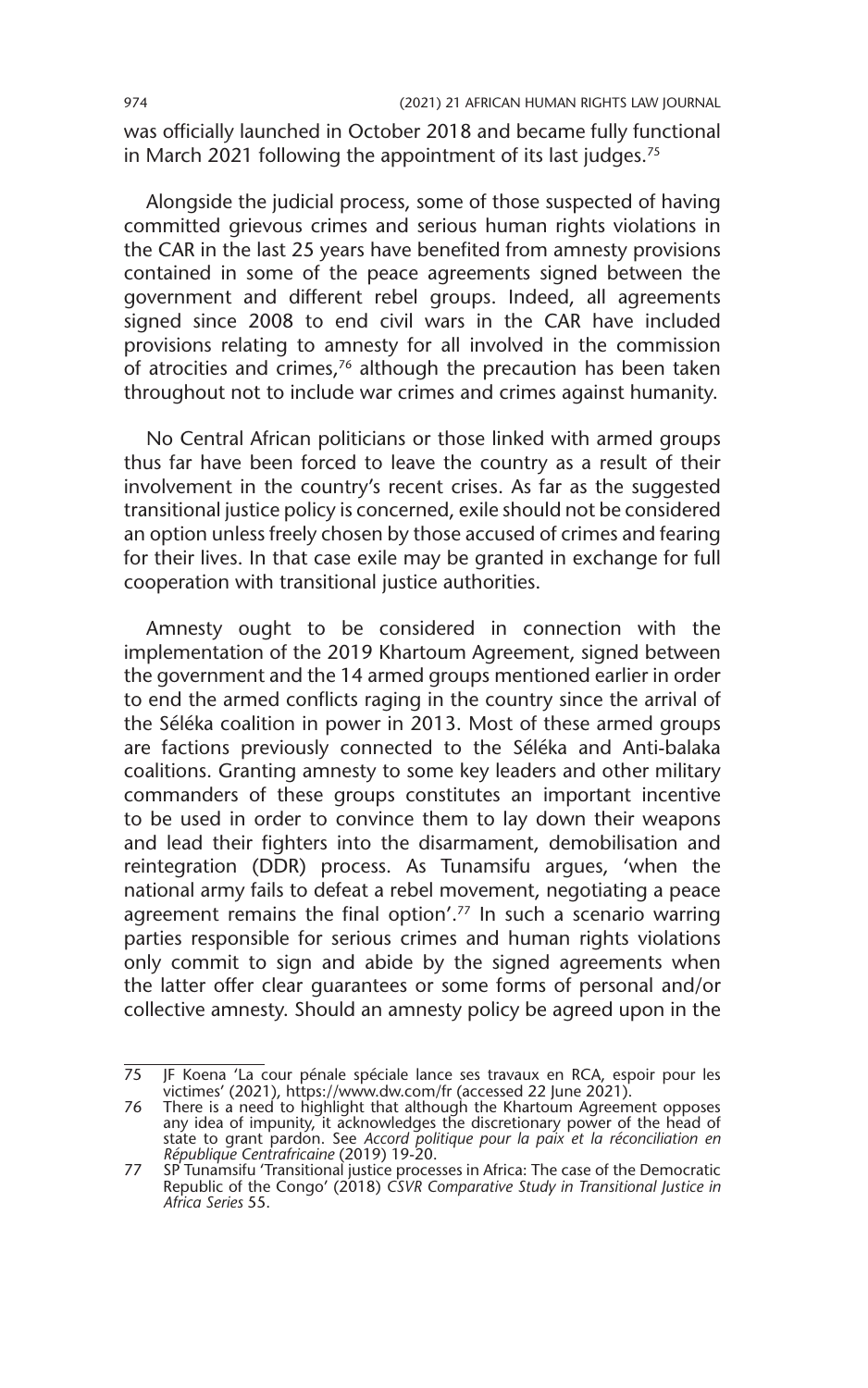CAR, provision ought to be made explicitly not to cover war crimes, crimes against humanity and genocide.

It is necessary to highlight the fact that the idea of amnesty meets much resistance in the CAR, among both the political class and society in general. For instance, the majority of participants in the 2015 Bangui Forum clearly voiced their opposition to amnesty. The general feeling was that granting amnesty appeared to entrench impunity and can be viewed as an incentive for 'warmongers' to persist on the path of insurgency,

Notwithstanding the relevance of the argument above, this article argues that to attempt to avoid granting amnesty at all costs in the CAR appears unrealistic and is not feasible on at least two accounts. First, given the current weakness of the CAR's security and defence forces (compounded by the economic hardship facing the country) and the dominant paradigm in the United Nations Stabilisation Mission in the Central African Republic (MINUSCA) (opposition from troops contributing countries to any robust and aggressive mandate) there is no possibility armed groups in the CAR will be defeated militarily in the near to medium term.<sup>78</sup> The longer the current situation continues the more likely these armed groups will split, making any task of resolving the crisis most difficult. Furthermore, the CAR's current armed groups are better off fighting and staying out of any DDR process. In this regard, any talk of denying them amnesty will contribute to a sense of justification and strengthen their agenda of controlling large tracts of land, exploiting natural resources and acquiring more weapons. The result will be a national government confined to Bangui and its surroundings, as has been the case in the past decade.

Second, this view has no solid backing from a comparative perspective. Experience on the African continent shows that in all countries where civil wars could not end in outright military victory by one of the parties, they have had to adopt some form of amnesty measures in order to convince former fighters to commit to peace. This has been the case in Liberia, Sierra Leone, Burundi, the Democratic Republic of the Congo (DRC), Sudan, Mozambique and, more importantly, South Africa. Of course, the adoption of amnesty in all these countries has been met with protests from

<sup>78</sup> Military support from Russia and Rwanda in December 2020 onward helped galvanise loyalist troops in their fight against the CPC. However, as this author learned from his latest visit to Bangui in April 2021, the CAR's national army is far from being self-reliant while the military support the government currently receives from its partners may not be sustainable in the medium to longer term.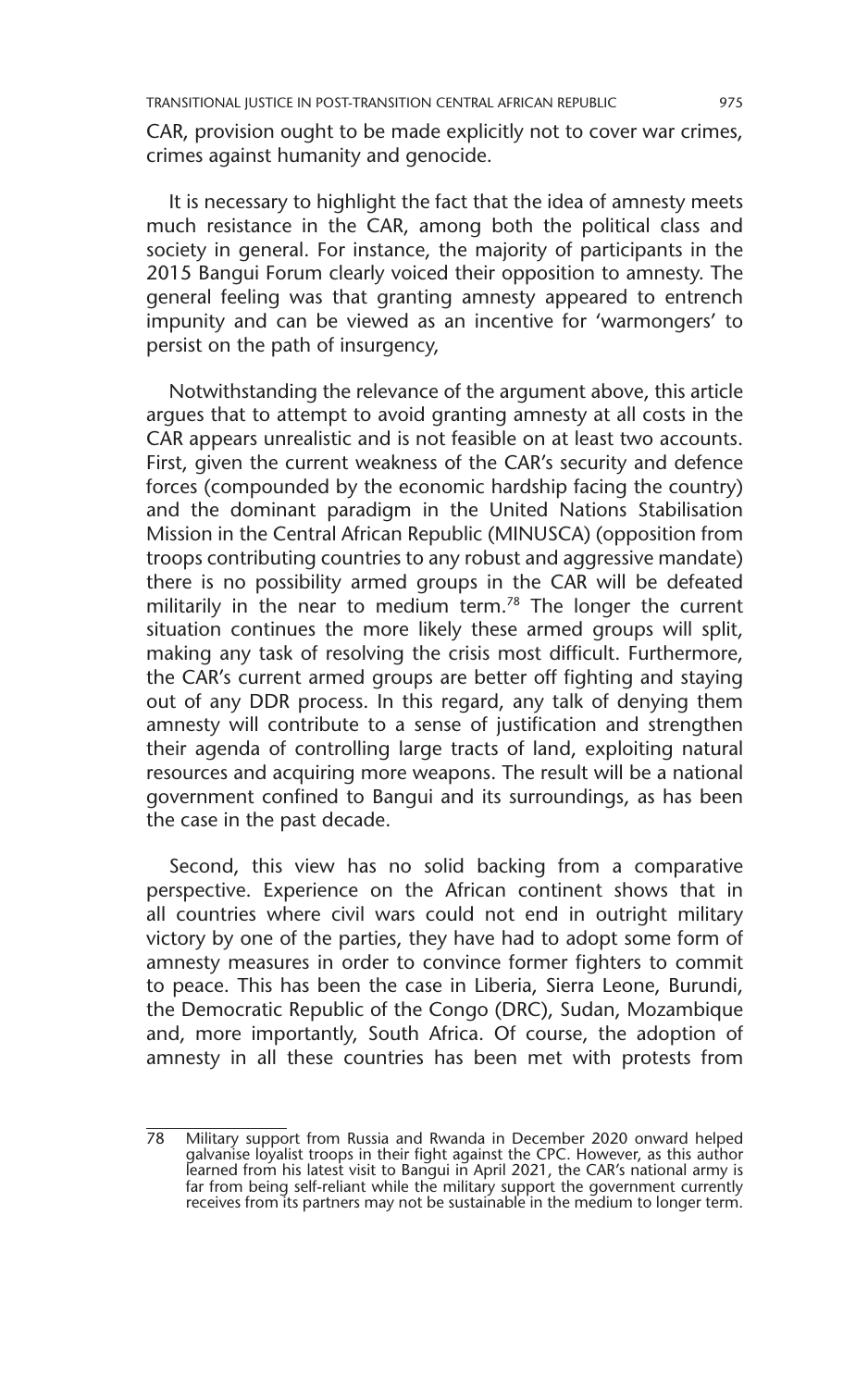victims, their families and other socio-political groups opposed to the perceived impunity that is granted. Yet, it is difficult for even the most optimistic supporters of an exclusively retributive approach of transitional justice to tell how South Africa, for instance, would have moved beyond minority rule without the incumbent regime being militarily defeated or its key players being granted some form of amnesty.

In respect of vetting or lustration provision will have to be made to ensure that those who meet such measures are not prosecuted in order to avoid the penalty of double jeopardy. Lustration and a guarantee of 'no-prosecution' can be offered as an option to political role players involved in the commission of crimes and other human rights violations who are willing to disclose the truth about these crimes and violations.

Lastly, the new transitional justice policy should ensure that no CAR citizens, whatever their roles in the country's recent crises, should be compelled to go into exile. This is relevant insofar as throughout its political history the CAR has experienced cases of violent regime change driven by prominent CAR citizens living outside the country, albeit with external support. Therefore, the emphasis should be on national reconciliation among all citizens in the country. However, should individuals freely choose to leave the country (as a result of holding dual citizenship, for example) they should be granted amnesty in exchange, provided they commit to abstaining from involvement in any activities aimed at destabilising the country or be exposed to prosecution.

#### *4.2.2 The case for victim-oriented transitional justice processes*

The recent crises experienced by the CAR have had a negative impact on the country's population. It is estimated that close to 5 000 people have lost their lives since the beginning of the country's latest insurrection in 2012. According to the UN Office for the Coordination of Humanitarian Assistance (OCHA), by October 2020, 742 000 people were displaced in the country while the number of people in need of humanitarian assistance in February 2021 climbed to 2,8 million people out of a total population estimated at 4,9 million.<sup>79</sup> Meanwhile, the total number of CAR citizens living as refugees,

<sup>79</sup> Office for the coordination of humanitarian assistance 'Central African Republic: humanitarian situation update' (2021) 2 4.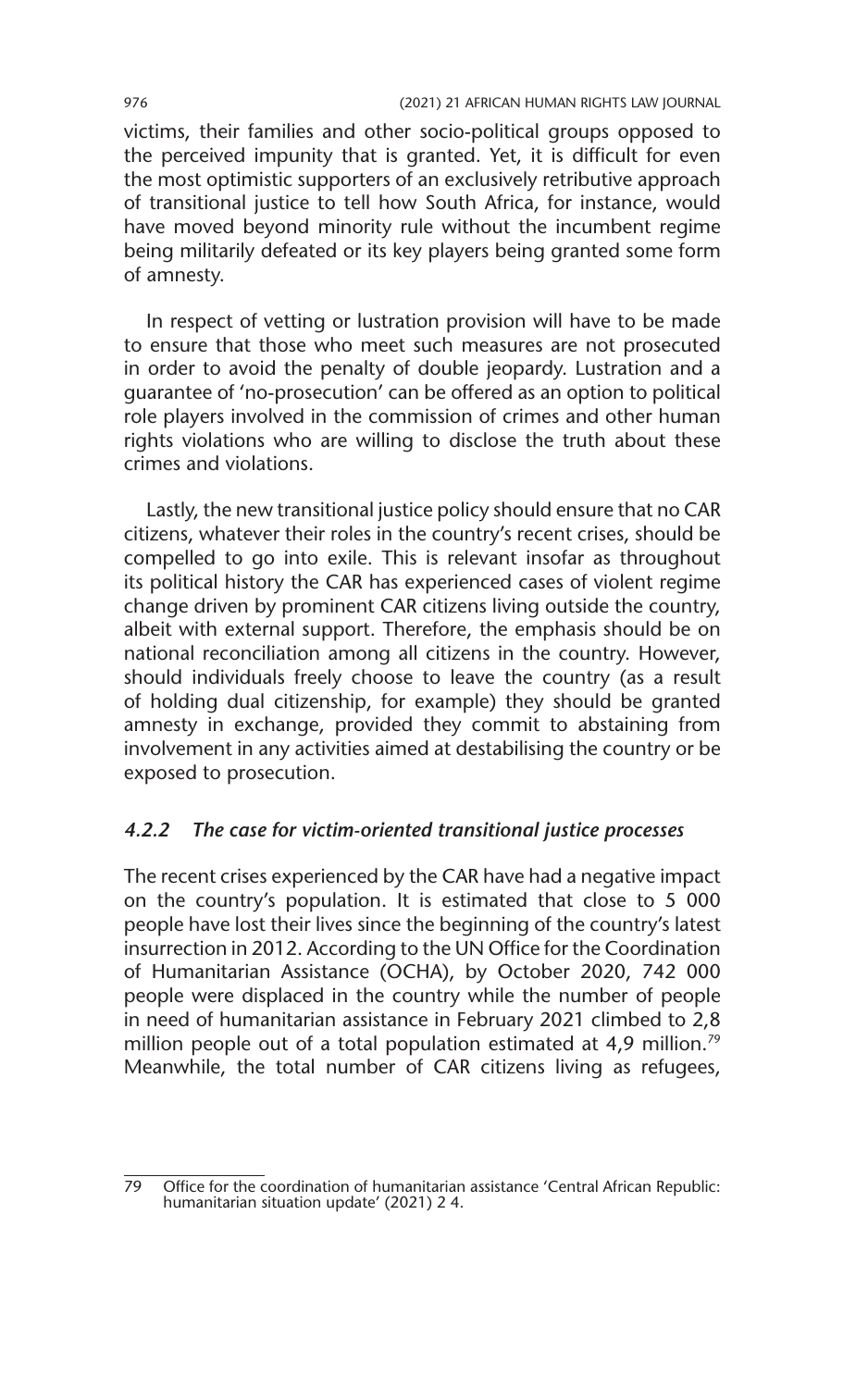TRANSITIONAL JUSTICE IN POST-TRANSITION CENTRAL AFRICAN REPUBLIC 977

mainly in neighbouring Cameroon, DRC, Chad, Sudan, Congo and South Sudan, is estimated at 695 115.80

Due to their communal dimension, wrongly presented as a confrontation between Muslims and Christians (or northerners and southerners), these recent crises have had a significant toll on civilian populations, many of whom have seen their livelihoods (housing, farms) destroyed by their real or perceived enemies.

Although the Khartoum Agreement has called upon the government to initiate restoration and reparation programmes aimed at victims, $81$  there is a need to acknowledge that the CAR's current transitional justice dispensation has not adequately taken account of the issue of victims' empowerment and compensation. The country's economic predicament explains partly this circumstance. As the country works to define its comprehensive transitional justice policy, it is imperative for all involved stakeholders to factor in a dimension relating to reparations or compensations and victims' empowerment. On the one hand, there ought to be programmes designed to assist affected populations to rebuild their livelihoods, including houses, farms, and so forth and on the other, training programmes ought to be initiated and directed to victims, especially the youth, so as to help them learn critical skills to enable them to earn a decent living, outside recruitment into armed groups.

# *4.2.3 The case for society-focused transitional justice initiatives*

Without a proper engagement with the past and the institutionalisation of remembrance, societies are condemned to repeat, re-enact and relive the horror. Forgetting is not a good strategy for societies transiting to a minimally-decent condition.<sup>82</sup>

Ongoing transitional justice initiatives in the CAR have included institutional reforms. In fact, between 2016 and 2021 the country had a national ministry of national reconciliation. Its main objective consisted of creating the conditions and undertaking actions for national reconciliation and long-term peaceful coexistence among the country's communities.

<sup>80</sup> United Nations High Commissioner for Refugees 'Refugees from the Central African Republic' (2021), https://data.unhcr.org/en (accessed 23 June 2021).

<sup>81</sup> See *Accord politique pour la paix et la réconciliation en République Centrafricaine* (n 76) 20.

<sup>82</sup> Bhargava (n 24) 54.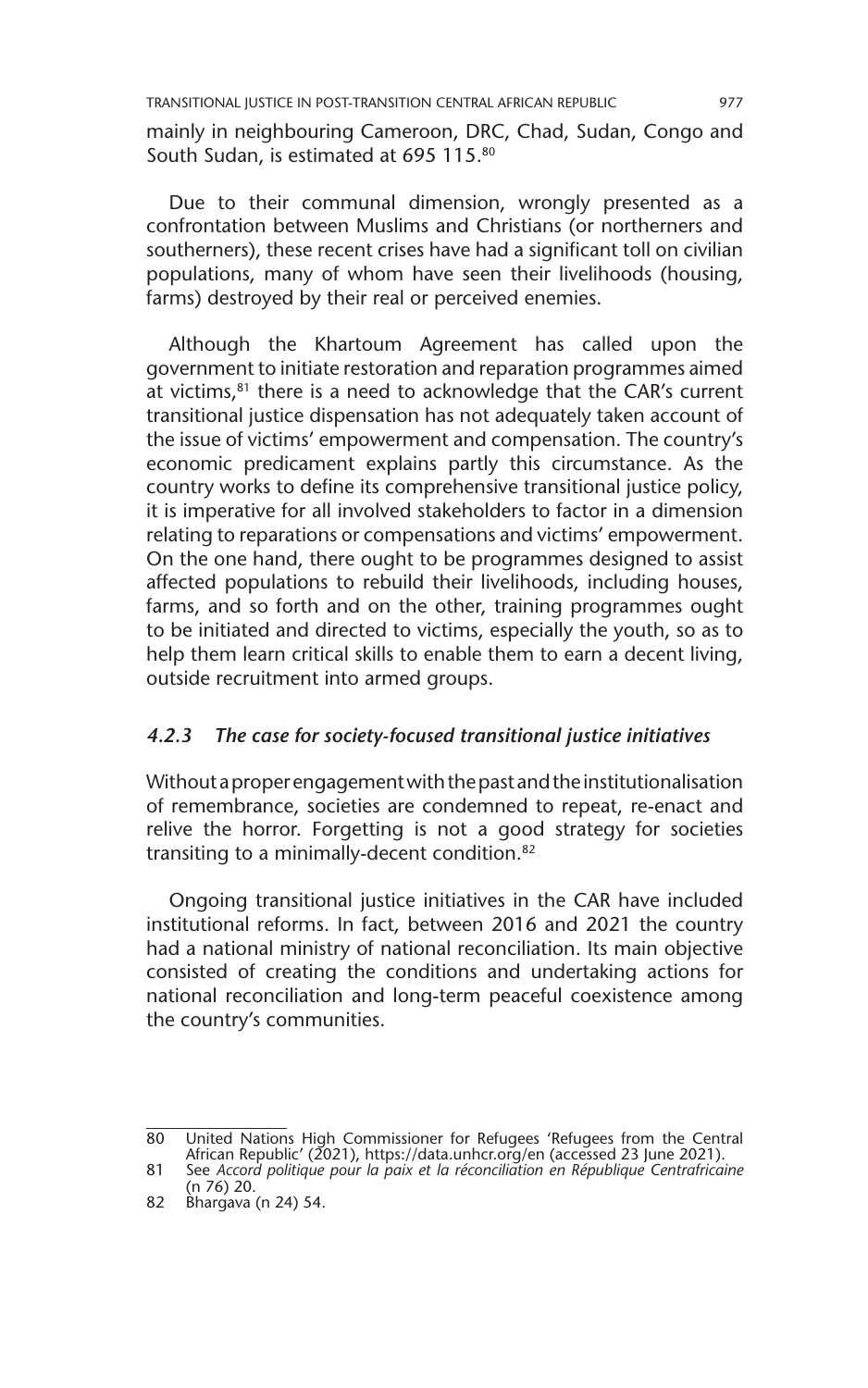978 (2021) 21 AFRICAN HUMAN RIGHTS LAW JOURNAL

The ministry sought to establish decentralised structures in the country's 16 regions or *préféctures* expected to lead reconciliation initiatives throughout the country. However, the inability of the national government to control the whole of the national territory prevented the extension of the national reconciliation ministry's work outside Bangui. It can be anticipated that the task of national reconciliation will be pursued by the new ministry of humanitarian action, solidarity and national reconciliation set up following the recent cabinet reshuffle in June 2021.

Furthermore, as argued earlier, the Khartoum Agreement provides for the establishment of the Truth, Justice, Reparation and Reconciliation Commission (CVJRR) as recommended during the 2015 Bangui Forum. On 6 June 2020 President Touadéra launched national public consultations for the establishment of the CVJRR. However, the consultations could not be held in most of the country's regions as they were under the control of armed groups.

The CVJRR law was enacted on 7 April 2020. Article 5 of the law provides that the CVJRR is tasked with establishing the truth, seeking justice, restoring the dignity of the victims and promoting national reconciliation. According to article 6 of the Law, the CVJRR is set to hold hearings involving victims, witnesses and suspects of crimes so as to establish the responsibilities of the different role players in the crimes committed during the period extending from 1958 to 2015.83 With regard to the management of the Commission the 11 commissioners provided for in article 7 of the CVJRR were selected in December 2020. However, the December 2020 elections and the CPC insurgency have delayed their taking an oath and the assumption of office. The CVJRR is set to run for four years with a possibility of a 24-month extension.

Lastly, to date no public memory projects have seen the light of day in post-transition CAR. In theory such projects have the potential to help the nation remember one of the darkest episodes of its existence as an independent state. The law on the CVJRR referred to above in article 6 provides for the erection of a memorial for the victims. The fact that the larger part of the country remains under the control of armed groups continues to impede the realisation of such initiatives. Further, the fact that there are ongoing efforts aimed at resolving different aspects of the conflict calls for additional

<sup>83</sup> In taking into consideration political and security developments in the CAR since 2015, there is a high likelihood for the scope of the Commission to be extended to take into account the insurgency waged by the CPC since December 2020.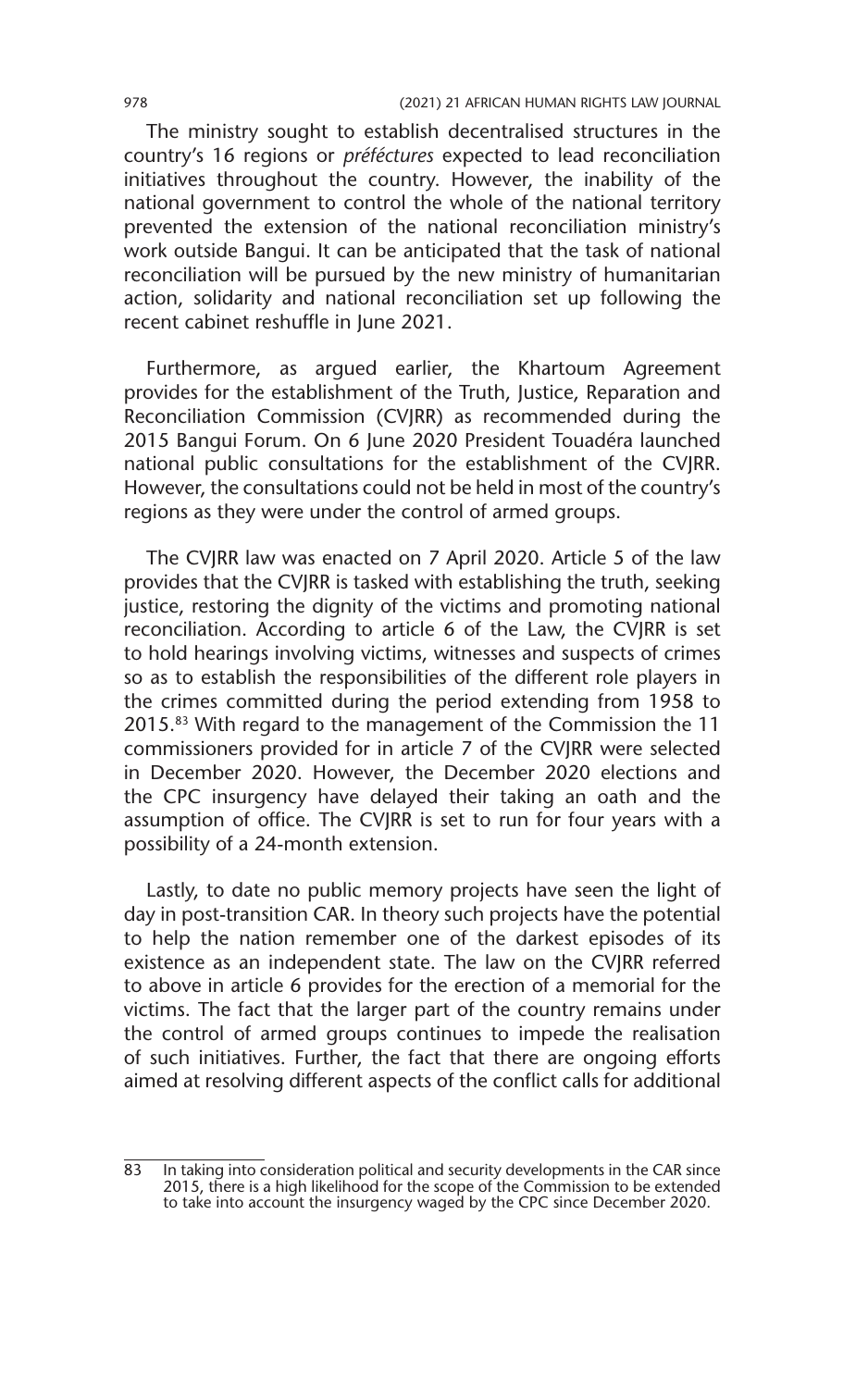time before a comprehensive understanding is reached of a feasible 'national public memory project' agreed upon by all stakeholders,

As the CAR seeks to adopt a comprehensive transitional justice policy, there is a need for critical thinking regarding society-focused initiatives. Indeed, setting up a ministry of national reconciliation (led by a politician linked to the ruling party or coalition) runs the risk of unnecessarily politicising the national reconciliation project. Instead, there should be a National Peace and Dialogue Commission, led by a prominent civil society personality. This commission should have offices in each of the country's 16 regions also led by prominent local civil society leaders. The commission should be a permanent state organ with administrative and financial autonomy. It should be able to seek additional technical and financial support from national and external partners. The national and regional commissioners should be appointed through a parliamentary process. It ought to be emphasised that in order to avoid duplication the National Peace and Dialogue Commission should be put in place only once the CVJRR will have completed its work. Hence, the selected members of the CVJRR should take the oath of office at the soonest opportunity for the Commission to begin its work.

At the same time the CAR should undertake major work in the area of public memory projects. In this regard the country should adopt a National Reconciliation Day to be declared a public holiday. The day should be used by the government to strengthen national unity and foster peaceful coexistence. In addition to the victims' memorial provided for in the Khartoum Agreement, other public memory projects to be considered include erecting large 'national unity monuments' in Bangui and the country's 16 regional capitals. In order to ensure public involvement and ownership the monuments should be designed by local people in competition processes run by the National Peace and Dialogue Commission.

Lastly, reference ought to be made to traditional conflict resolution mechanisms as well as to the role of religious and community leaders. In recent years the leadership of the Catholic, Protestant and Muslim religious communities have demonstrated their ability to work in unity in resolving conflict in the CAR. The proposed transitional justice mechanism, therefore, ought to take advantage of such efforts by including these leaders and others in its processes. In similar vein, to avoid the criticism of elite bias the proposed transitional justice mechanism should provide space for communities' participation in cities and in the countryside.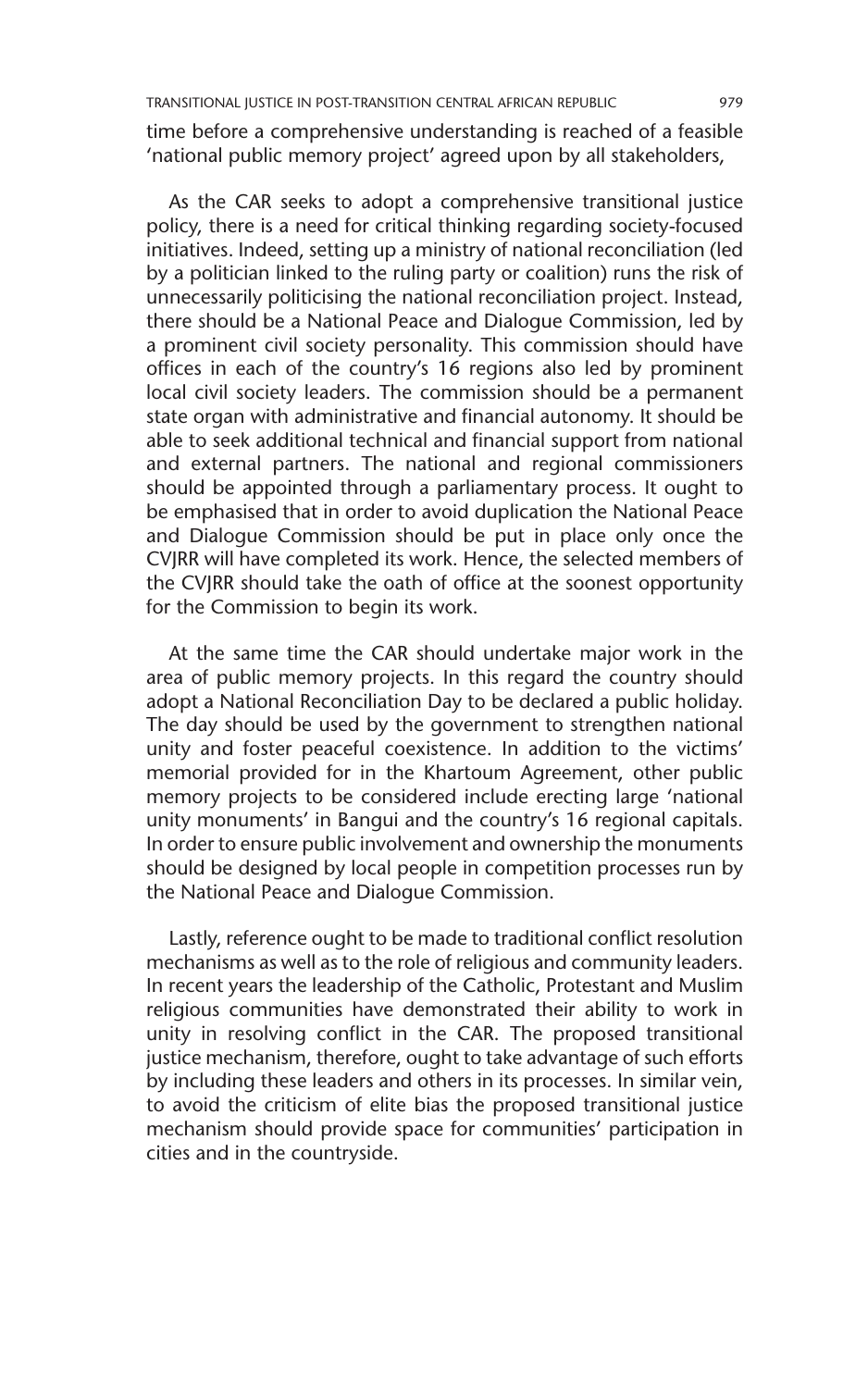# **5 Looking beyond justice: State recovery and international engagement in post-transition CAR**

There is a need to acknowledge that no single mechanism is capable alone of addressing the demands of justice and reconciliation in a post-conflict or post-authoritarian country. Consequently, transitional justice mechanisms are most effective only when implemented as part of a flexible, inclusive and holistic post-conflict peacebuilding strategy.<sup>84</sup>

The previous part set out the content of the transitional justice mechanism that ought to be implemented in post-transition CAR. However, for such a policy to bear any meaningful fruit there is a need to look beyond justice alone and pay adequate attention to various critical issues to ease the task of transitional justice in the country. This part focuses on two of these issues, namely, state recovery and international engagement.<sup>85</sup>

## **5.1 State recovery and transitional justice in post-transition CAR**

As the CAR moves to adopt a transitional justice policy to address the most grievous crimes and serious human rights violations committed in the country in recent years, it is necessary to acknowledge that this project can be achieved only if meaningful efforts are committed for the state to recover from its current fragility.

First, state recovery in the CAR implies strengthening public institutions throughout the country, which includes deploying territorial administration in all 16 regions and, in so doing, reaffirming government's full control over the entire territory. It also means rebuilding the country's defence and security forces (army, gendarmerie, police and intelligence) as well as the justice sector (judiciary and prison services) through comprehensive security and justice sector reform processes. At the same time, an effort ought to be undertaken to entrench democracy and guarantee meaningful public participation in order to ensure the legitimacy of the governing class.

Second, state recovery also implies economic recovery, which includes adequately equipping public agencies tasked with collecting

<sup>84</sup> African Union (n 55) 7.<br>85 The role of state recov

<sup>85</sup> The role of state recovery and international support for peacebuilding and stabilisation in the CAR is analysed in an ongoing study by the author.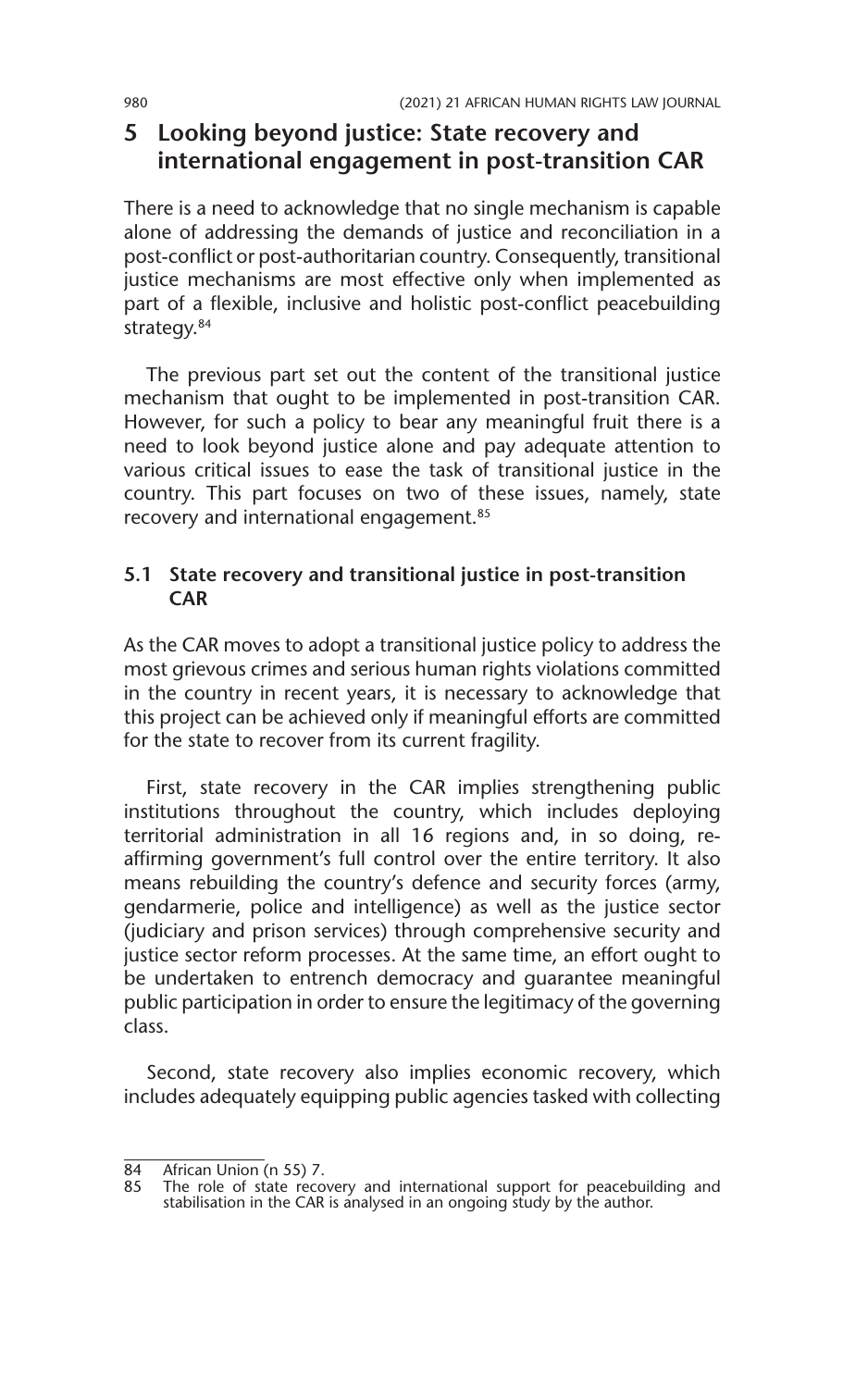taxes and revenues. In similar vein, government should work toward re-organising the mining sector with the aim of putting an end to illegal mining that feeds the activities of some of the country's numerous armed groups. The agricultural sector should be given the necessary means for its development, including providing farmers with lands, tools, agricultural inputs and expert support for more productivity. However, it is necessary to emphasise that there will be no economic recovery in the CAR without a comprehensive infrastructure development programme. This programme primarily should target roads and bridges. The priority should be to link the country's 16 regional capitals and should be extended to roads linking the CAR to its neighbours, namely, Cameroon, Chad, Congo, the DRC, South Sudan and Sudan.

Third, state recovery implies nation building. Although it may not necessarily portray the reality on the ground, the 2013 crisis has been regarded – including by some of the country's role players – as a confrontation between the northern Muslims and the southern Christians. The Séléka and Anti-balaka coalitions have exploited this perception to secure population adherence and, at times, seek external support. Therefore, in the context of post-transition CAR state recovery ought to include nation building, understood here to mean strengthening the sense of (national) belonging among the country's citizens despite ethnic, religious and linguistic differences. This goal is relevant insofar as numerous former Séléka and Antibalaka fighters, after undergoing demobilisation and disarmament, will have to return to civilian life. Unless they have been prepared to welcome them through social cohesion capacity-building programmes, the population may find it hard to live alongside their former victimisers.

## **5.2 International engagement and transitional justice in posttransition CAR**

The discussion above has shown that state recovery (understood in its three dimensions of state building, economic recovery and nation building) is a critical ingredient in the success of the future transitional justice mechanism in the CAR.

Nevertheless, in addition to state recovery, the success of the CAR's transitional justice efforts depends very much on the extent of the support the country will receive from its international partners. Two main reasons help explain the pressing need for international support of the CAR's transitional justice efforts, namely, the severe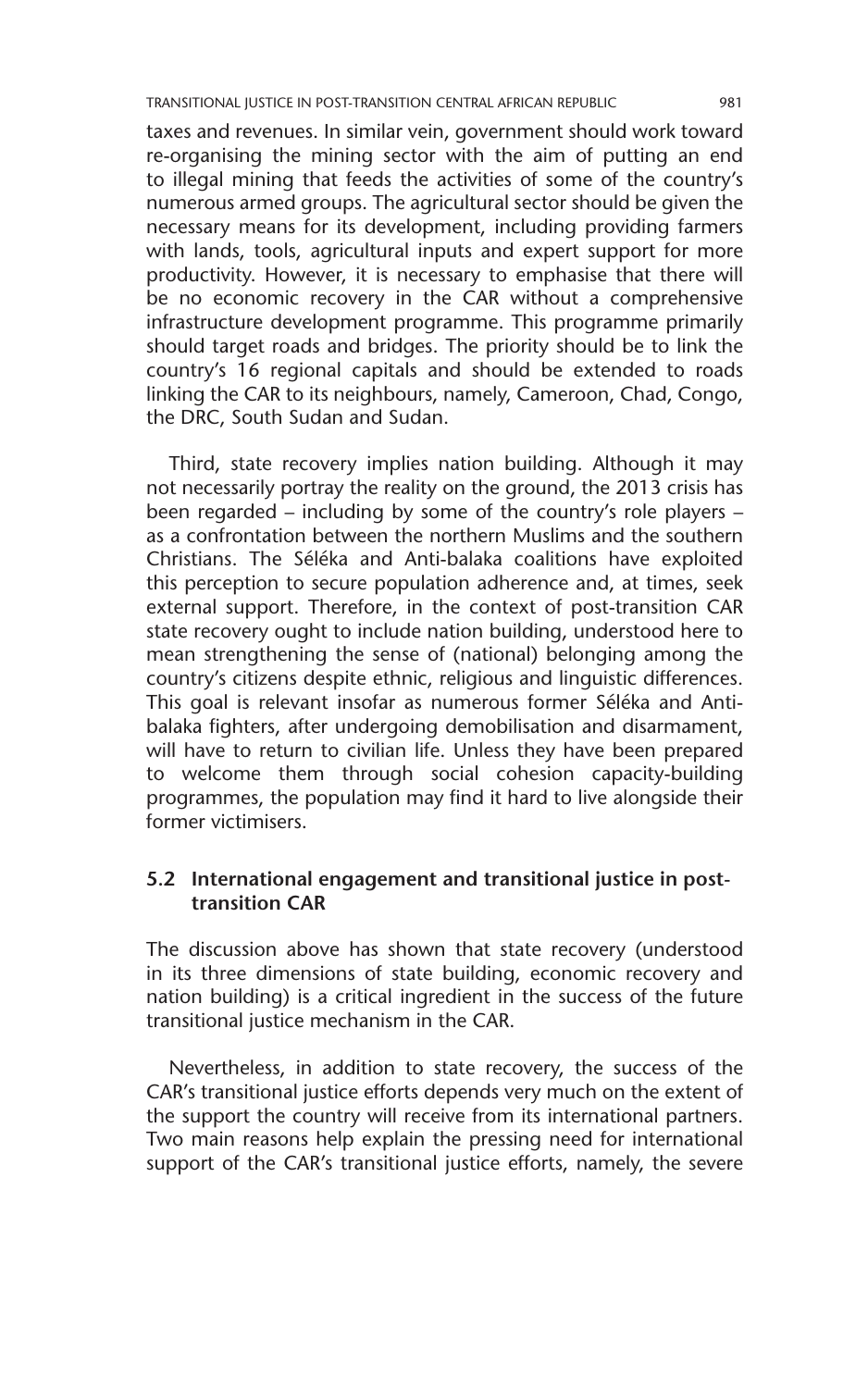weakness of internal mechanisms and the long-standing interference of external actors in the CAR's crises.

International engagement insofar as the CAR's transitional justice process is concerned should include the strengthening of MINUSCA's<sup>86</sup> mandate with more involvement of African troops. More support should be provided for the effective implementation of the Khartoum Agreement and its attendant processes, including a comprehensive security sector reform. Similarly, the CAR government ought to convince its international partners (the African Union, United Nations, the European Union) to adopt a realistic and reasonable view of transitional justice in the CAR, taking into consideration the country's predicament. The UN Peacebuilding Commission should adopt a meaningful programme for the CAR commensurate with the country's priorities and needs. For their part, the African Union and regional organisations of which the CAR is a member state (ECCAS, 87 ICGLR88 and CEN-SAD89) should design a joint peacebuilding intervention strategy for the CAR, in coordination with the UN and other international partners. Furthermore, cooperation between the national judiciary, the Special Criminal Court and the International Criminal Court should be strengthened. Lastly, the CAR government should agree with its development partners (the World Bank, International Monetary Fund, the African Development Bank) on

<sup>86</sup> The United Nations Stabilisation Mission in the Central African Republic (MINUSCA) has been deployed in the CAR since 2014. It replaced the African Union-led International Support Mission for CAR (MISCA). One of the largest UN peacekeeping missions, MINUSCA by 20 January 2021 comprised 13 511 uniformed personnel, 1 231 civilian staff and 254 UN volunteers. However, in response to the CPC's insurrection that started in mid-December 2020, the UN Security Council adopted Resolution 2566 on 12 March 2021 through which it decided to increase the level of MINUSCA's uniformed personnel by 2 750 soldiers and 940 police officers, http://www.minusca.unmissions.org (accessed 24 June 2021).

<sup>87</sup> Economic Community of Central African States. It was established in October 1983 with the aim of promoting regional integration in the Central African region. It comprises 11 member states, namely, Angola, Burundi, Cameroon, the CAR, Chad, Congo, the DRC, Equatorial Guinea, Gabon, Rwanda and São Tomé and Principe. ECCAS is recognised by the African Union (AU) as a regional economic community (REC). It is based in Libreville, Gabon.

<sup>88</sup> International Conference on the Great Lakes Region. It was established in 2008 with the main aim of building peace and stability in the Great Lakes region. Its member states are Angola, Burundi, CAR, Congo, DRC, Kenya, Rwanda, South Sudan, Sudan, Tanzania, Uganda and Zambia. It is based in Bujumbura, Burundi.

<sup>89</sup> Community of Sahelo-Saharian States. It was established in 1998 with the aim of addressing the specific challenges confronting states located in Africa's Sahel and Saharan regions, including drought, desertification, climate change and food insecurity. It has 29 member states, namely, Benin, Burkina Faso, Cape Verde, CAR, Chad, Comoros, Côte d'Ivoire, Djibouti, Egypt, Eritrea, The Gambia, Ghana, Guinea, Guinea-Bissau, Kenya, Libya, Liberia, Mali, Mauritania, Morocco,<br>Niger, Nigeria, São Tomé and Principe, Senegal, Sierra Leone, Somalia, Sudan,<br>Togo and Tunisia. The organisation is based in Tripoli, Libya, a as a REC by the AU. However, as a consequence of the Libyan crisis, the organisation's headquarters temporarily have been moved to N'Djamena, Chad, since April 2019.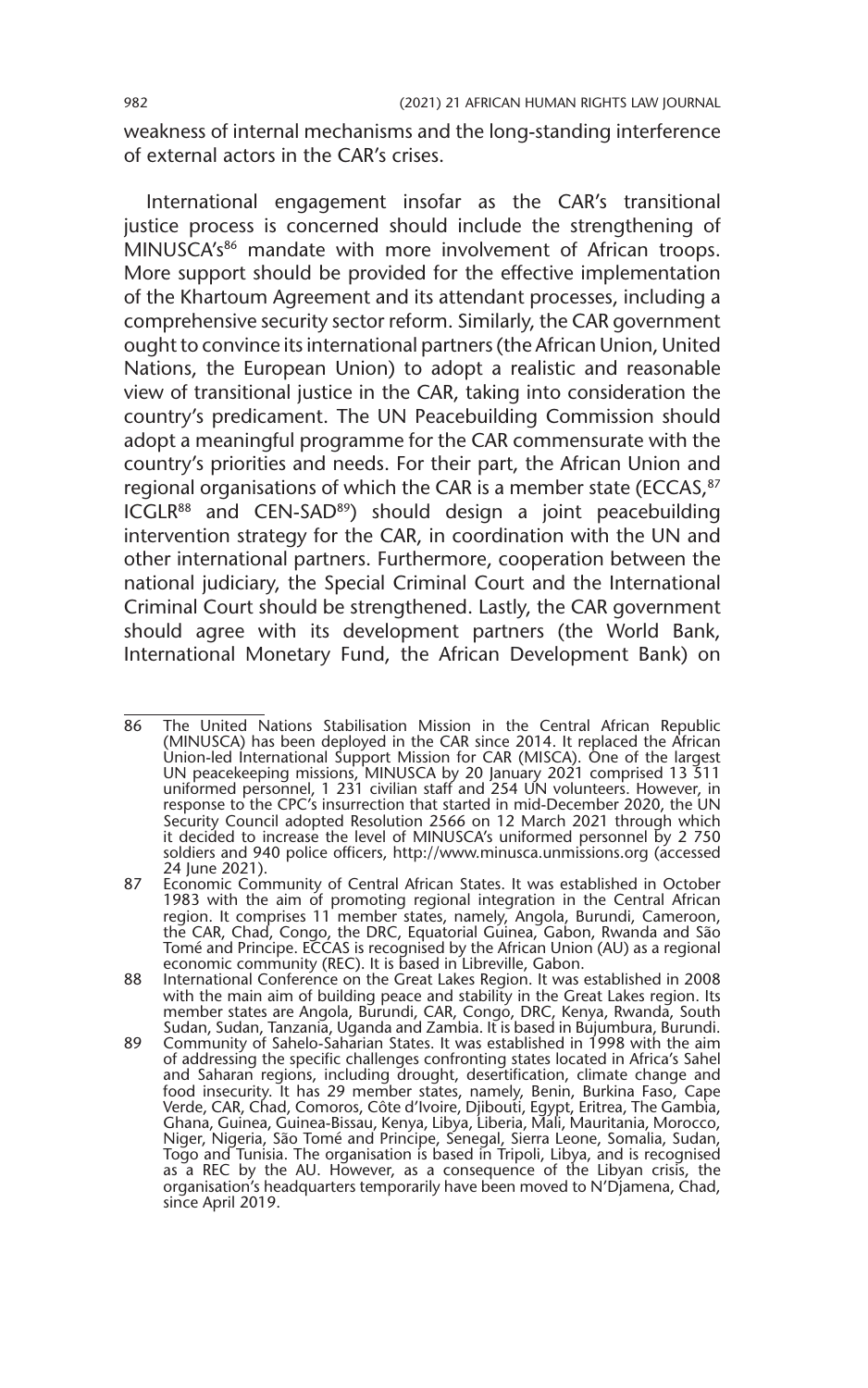specific comprehensive financial assistance programmes aimed at re-starting the country's economy, including through infrastructure building and the development of the agricultural sector.

As far as curbing external interference is concerned, the CAR government should strike a deal with countries such as France, Chad and the Sudan as, directly or indirectly, they play a significant role in the country's transitional justice process and will compel these countries to strengthen judicial cooperation with the CAR and to limit the movement of CAR's suspected criminals on their soil, and so forth. Lastly, the CAR government should establish and strengthen partnerships with its neighbours (Cameroon, Chad, Congo, DRC, South Sudan and Sudan) so as jointly to secure their common borders, especially the infamous 'triangle of death' between the CAR, Chad and Cameroon.

# **6 Concluding remarks**

The CAR is at a crossroads. The country must chart a new path leading out of its recent episodes of armed violence. Dealing effectively with the numerous crimes and human rights violations committed in the country in the last two decades – and possibly beyond – represents a major challenge facing the CAR, but at the same time, it could prove a critical linchpin in the country's post-conflict peacebuilding process.

The elevation of President Touadéra to power in March 2016 provided an environment conducive to the pursuit of transitional justice in the CAR. Yet, there is no common understanding among stakeholders regarding the content to be bestowed on a future CAR's transitional justice mechanism. This article sought to contribute to an ongoing debate. Taking into consideration the efforts being deployed by the government, this article has suggested a threepronged transitional justice policy for the country.

It is argued that the ICC and the Special Criminal Court – working in close coordination with the national judiciary – are an important element in a framework designed to assist the country in dealing with those accused of committing serious crimes and human rights violations. Such individuals may be granted amnesty if they display a willingness to fully cooperate with transitional justice authorities. They equally may be subjected to vetting or lustrations, that is, being compelled to withdraw either temporarily or indefinitely from active politics in exchange for forgiveness.